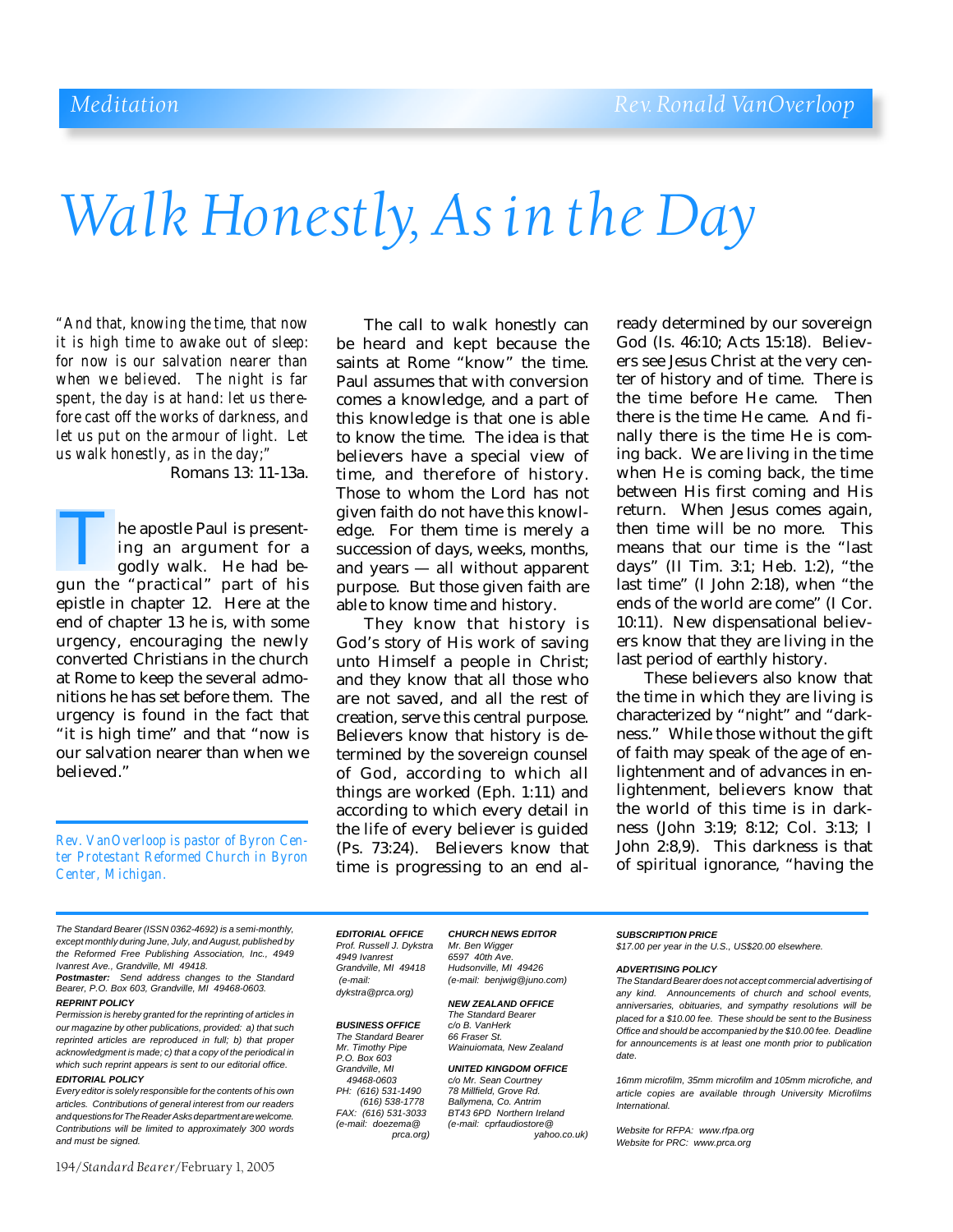understanding darkened, being alienated from the life of God through the ignorance that is in them, because of the blindness of their heart" (Eph. 4:18). They are in the dark concerning God and concerning all human life and its purpose. Jesus declared, "The light of the body is the eye: ... if thine eye be evil, thy whole body shall be full of darkness. If therefore the light that is in thee be darkness, how great is that darkness!" (Matt. 6:22,23). This present world is dark because it is under the wrath of God, becoming increasingly ripe for judgment. Believers know that the recent tsunami in the Indian Ocean is a precursor of the final judgment of God.

Paul is teaching that this knowledge of time ought to inspire Christians to godliness. When believers are given to know the time, then they "are not in darkness," but are "the children of light, and the children of the day" (I Thess. 5:4,5). This makes us spiritual strangers and pilgrims in a dark world, but we are on the way to an eternity of light. We have been called out of darkness and have been brought into God's marvelous light (I Pet. 2:9). We are followers of Him who is the light of the world (John 8:12). "Our conversation is in heaven; from whence also we look for the Saviour, the Lord Jesus Christ" (Phil. 3:20).

Even though it is still night, we are to walk "honestly, as in the day." The word "honestly" means "in a seemly or appropriate manner." Those given faith are in the day, so their walk should be "as in the day." It would be dishonest or inappropriate for them to walk as in the night. That is why the newly converted Christians in Ephesus were admonished not to walk anymore as the other Gentiles walked (Eph. 4:17). It would be very inconsistent for those who profess to be in the day to continue living and behaving as if they were in the night. Walk honestly.

And believers know that "now

is our salvation nearer than when we believed." This reference to salvation obviously refers to complete and final salvation with glorification (confer 8:18-23; I Pet. 1:9). Salvation in this sense will be realized when Jesus comes again. He will bring glorification for His people. This is nearer than when we first believed. God frequently admonishes His people to live their lives accordingly. We do not know how much more time we have. But we do know that the end is nearer

than when we first believed. So "seek those things which are above," "set your affection on things above, not on things on the earth," "mortify therefore your members which are on the earth" (Col. 3:1-5). "Give dili-

gence to make your calling and election sure: ... for so an entrance shall be ministered unto you abundantly into the everlasting kingdom of our Lord and Saviour Jesus Christ." "Seeing ye look for such things, be diligent that ye may be found of him in peace, without spot, and blameless" (II Pet. 1:10,11; 3:14). "Every man that hath this hope in him purifieth himself, even as he is pure" (I John 3:3).

How dishonest for us to walk as if we are still in darkness. Christ did not come so we could live in sin! If we say that we are Christians, but we continue to live in darkness, we are liars (I John 1: 5,6).

Instead, we are called to realize "that now it is high time to awake out of sleep." "High time" means that we are in an hour when we should be awake and no longer asleep! "Sleep" is a figure of speech. It refers to a condition of spiritual lethargy. The five foolish virgins were sleepy, that is, they were careless, lacking watchfulness and preparation (Matt. 25:1-13). There is an ever-present danger for

Christians, especially for those who have been raised all their life in the sphere of the church. This serious danger is that they take their faith for granted — that they are not constantly diligent in watching and praying. Peter speaks often of giving diligence. It is so easy to drift along, being influenced, rather than being an influence.

Because our salvation is nearer than when we believed, the believer must constantly rouse himself. He must shake himself out of

*It would be very inconsistent for those who profess to be in the day to continue living and behaving as if they were in the night.* the condition of sleepiness and lethargy. One who is given faith must exercise this faith, examining himself whether he is being governed by God's Word. We are wise to realize the terrible danger of assuming

that we are all right simply because we are members of the church. We must spur ourselves on, to have our lives regulated by our faith.

This rousing of ourselves so that we awake out of sleep is accomplished in the way of our casting "off the works of darkness" and putting "on the armour of light." This casting off and putting on are actions that are to be done repeatedly.

The figure is that of clothing. When one casts off some clothing, then he puts on others. The works of darkness are not merely to be taken off, but they must be "cast off." Pull them off yourselves, and do so quickly. Take them off completely, not partially. And once they are off, cast them as far from you as possible.

These works of darkness are not on us simply because we are in the dark world. No, they come on us from the inside. They are a part of our human nature — natural to us. It is like a layer of skin that develops on us, and we must actively scrape it off and get rid of it as quickly and as completely as we possibly can. The apostle lists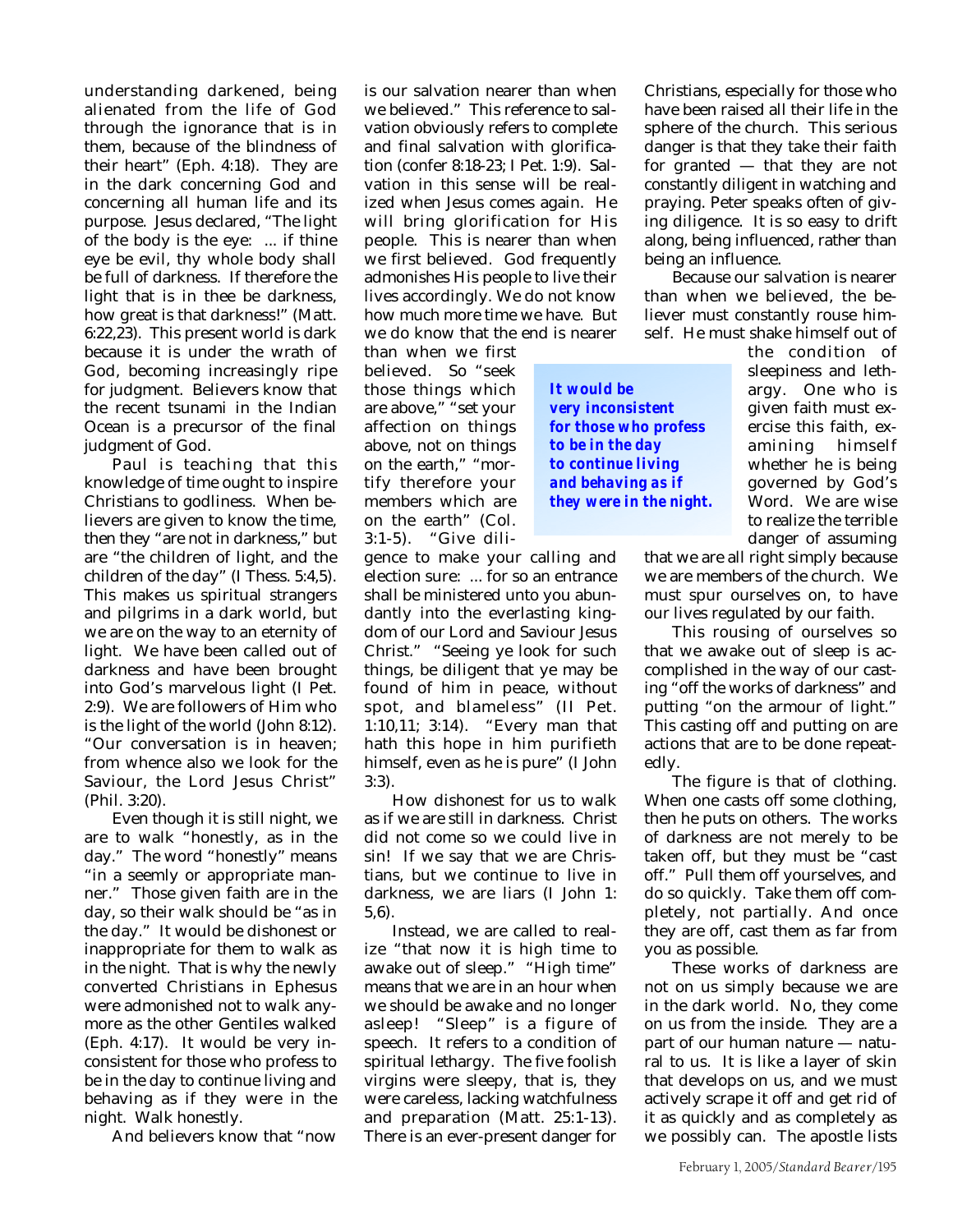three groups of the works of darkness in verse 13: "rioting and drunkenness," "chambering and wantonness," "strife and envying." The previous lifestyle of these newly converted Christians in Rome had not been good. And it was hard for them to break from the habits of this lifestyle. Thanks be to God alone, this lifestyle was not that in which most of us were raised. Nevertheless, these works of darkness are not completely foreign to us. On the contrary, they are natural to us. "Rioting and drunkenness" refers to partying to excess, either with alcohol or with drugs, so that we do things we would never do in our "right mind." And "chambering and wantonness" refers to sexual promiscuity and unbridled lust, which result in filthy words and stories, indecent body movements and dress and unchaste actions. We must not stick our heads in the sand and say that these works of darkness are "out there" in the world of darkness or done only by the young people. Such is most definitely not the case!!

The third group of the works

of darkness that are to be cast off is "strife and envying." This refers to fighting and quarreling, usually because we are sure that we are right (the "stronger," cf. the first verses of the next two chapters). "Envying" refers to backbiting, jealousies, lying one to another. Notice that here, as well as elsewhere in Scripture, this category of the works of darkness is made equal to drunkenness and sexual promiscuity. Those who would consider the first groups of sins to be utterly repulsive often jump at opportunities to gossip and criticize, causing strife in the home and/or church. But the same spirit gives rise to all of these works of darkness. And anyone who will look at the church in her history will conclude that more and greater harm is done to the church and to the cause of Christ by strife and envy than by drunkenness and sexual promiscuity! These works of darkness are to be cast off!

And we are to "put on the armour of light." In heaven we will have the robes of righteousness. But as long as we who are in the day walk in the night, we must

wear armor. This is the primarily defensive protection of the gospel. Jesus, who is the light of the world, gives us in His salvation the perfect helmet, in His righteousness a great breastplate, in His truth a wonderful girdle, in His gospel of peace the best sandals, in the gift of faith the perfect shield, and in His Word the right sword. As believers we are soldiers in a tremendous battle. Life for us is constant warfare, and we must seek always to fight the good fight of faith.

Know the time and know that you are of the day. It is still night — though it is far spent and salvation is near. Until the day is realized, let us rouse ourselves by casting off every sin that besets us and by putting on the knowledge of the finished work of Jesus Christ. He is our strength! Let us know that when, at any moment, we are not rousing ourselves unto watching and prayer, the works of darkness are attaching themselves to us. Let us give all diligence to do everything we can to keep ourselves spiritually alert and not take our spiritual life for granted. Let us walk honestly.

## *Editorial Prof. Russell Dykstra*

# *Movies — Not a Question (concl.)*

n western society, if not in the world, drama is king of entertainment. In the U.S. and n western society, if not in the<br>world, drama is king of en-<br>tertainment. In the U.S. and<br>Canada, 99% of the homes with electricity have at least one television. Moviegoers in the U.S. spent 9.4 billion dollars at the box office in 2004 (and that does not include renting or purchasing these movies!). In England, movies took in

196/*Standard Bearer*/February 1, 2005

over eight hundred million pounds in the last year.

Drama is so appealing to us sinful people because it is fashioned after the depraved mind. Whatever is the fancy of the crowd, the moviemaker will produce it (and brazenly claim it is for culture's sake!). The depravity of man manifests itself in a multitude of vices, and the movies can satisfy virtually all. For the violenceloving man, there are war or gangster movies awash with blood. The

movie industry satisfies the really hardcore blood-and-guts fan with such trash as a chainsaw wielding crazy chopping up bodies. For the wife secretly seeking a romantic escape from her "plain" marriage, romances may satisfy, for a while. One inclined to sexual desire can choose from a smorgasbord of movies with sexual content, from the merely suggestive to the downright perverted. If one's chief god is mammon, he can easily find movies to tickle his fancy with

*Previous article in this series: January 15, 2005, p. 172.*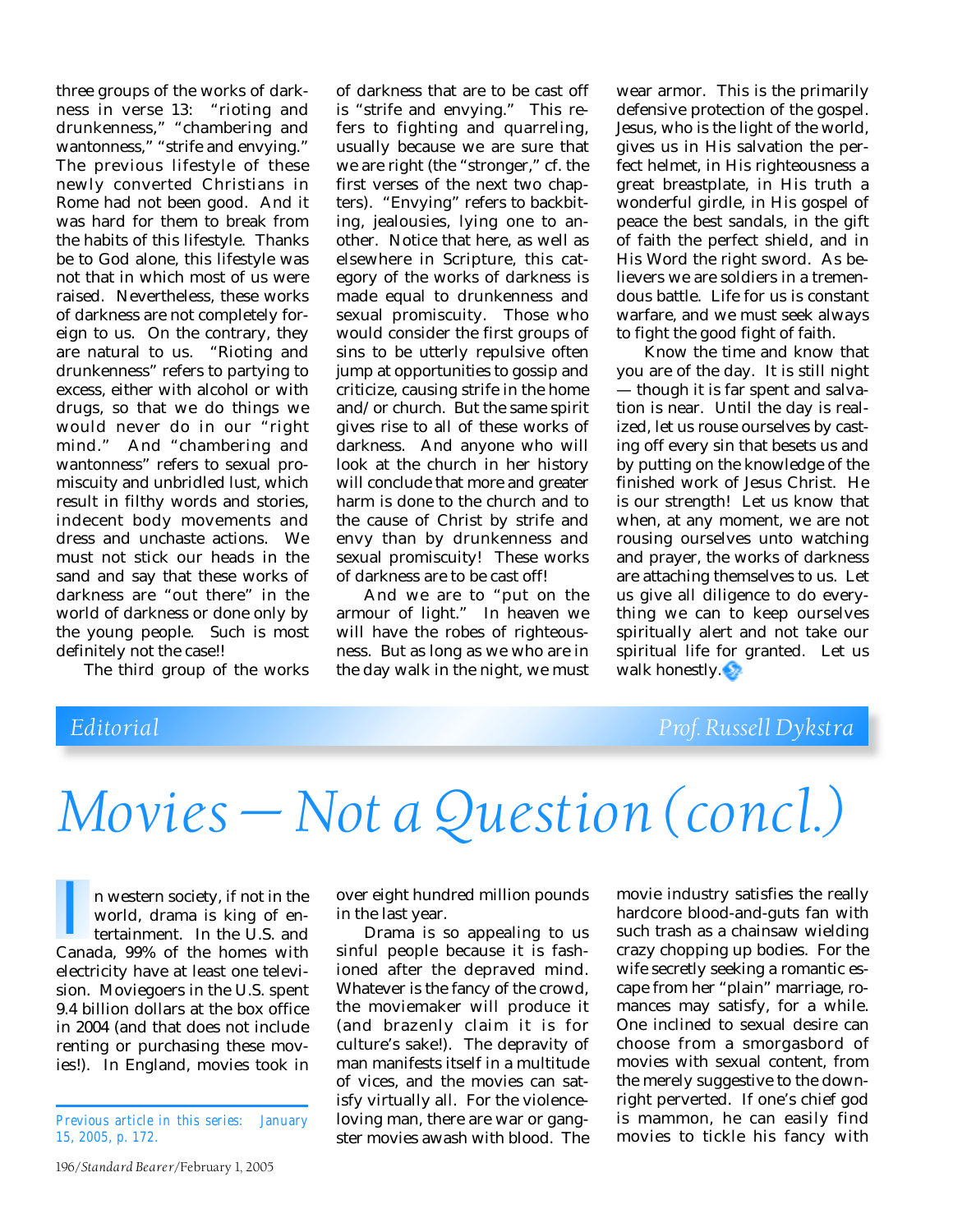huge displays of wealth. And the movies about sports or speedy cars, or depicting death-defying stunts, satisfy the desire for thrills in still others.

The question is, how ought the believer respond to this proffered entertainment? Acceptance is definitely the easier way. If he accepts the delightfully entertaining medium, the "theological" justification is prepared for him in advance. On the one hand, negatively, to reject all drama is Anabaptist, i.e., legalism and world flight, he will be assured. It harks back to the asceticism that led to constructing monasteries. We are, after all, called to live in the world. Positively, the justification is common grace, as has been noted previously. The way is open to enjoy drama, though the more cautious may urge discrimination at least in how you watch it.

And if the believer is yet unconvinced that he may rightly partake of the *world's* sinful drama, there is this last "ace-in-the-hole," namely, Make your own drama. Redeem the movie. Take it over for Christ and His kingdom. Produce drama that is God-glorifying, where sin, though portrayed, is not made glamorous, and where the cause of right always triumphs over the cause of evil.

The "theological" arguments are well established and almost universally approved, if a little faulty. The Christian who enjoys drama will have all the support in the world. His neighbors will approve. The church will probably endorse it. Even his minister's sermon illustrations will be recognizable, drawn from the movies of the day. And his own sinful flesh will feast on the depravity on display.

But will the movie-going Christian have *God's* approval? And will *He* be convinced by the "theological" arguments? That, in the end, is all that matters. Will the holy God of heaven and earth, too pure of eyes to behold iniquity (Hab. 1:13), sanction His children feast-

ing their eyes and filling their souls with sins acted out? The believer knows better.

The only God-approved choice is a rejection of drama, this acting out the lives of others with all the sins that necessarily accompany life in this sin-cursed world. The sanctified antithetical life demands that drama be rejected. The antithesis is the line that separates the holy from the profane. It separates all that is of God from all that opposes Him.

Living the antithesis is, first and foremost, positive. It is living in a covenant relationship with Jehovah God. His redeemed, adopted children live for God. He is their joy. In His favor is life. Gratitude draws the Christian to seek God's face and to live in obedience.

However, there is a negative side to the antithesis. The child of God rejects all that is opposed to his God. He becomes the enemy of those who show themselves God's enemies. Knowing the truth of James 4:4, that "whosoever will be the friend of the world is the enemy of God," he does not invite

ungodly actors into his home via the television set. Nor does he visit in their parlor, the theater. Conscious of God's command to be holy as He is holy (I Pet. 1:15, 16), the believer refuses to be entertained with an unholy pastime.

lem" of drama.

*The greater danger is that while we condemn common grace at the front door, we allow it to slip quietly in the back door to guide our thinking and everyday life.*

church deciding that drama is legitimate culture, and exhorting her members to judge between good movies and bad. Some would urge the PRC to follow the path of the Reformed Church and the Christian Reformed Church. They resisted the lure of drama for a while, but capitulated to the pressure of the members who were going to the movies no matter how vehemently the church papers inveighed against them.

The correct solution for the PRC, and for any godly church and family, is not to cave in under pressure. On the other hand, it is not right either to condemn movies (officially or unofficially), and still imbibe the godless entertainment week after week. That is a glaring inconsistency, if not hypocrisy. Likewise is it incongruous for a preacher to condemn the Three Points of common grace but ignore the evidence that members of the flock tread the common-grace path to the theater regularly.

The Reformed minister is called to preach the antithesis. God commands every preacher of the gospel — "Preach the word,…reprove,

> rebuke, exhort with all long-suffering and doctrine" (I Tim. 4:2). Such preaching lays the solid foundation of Reformed doctrine squarely upon Christ crucified and risen. It then applies that doc-

That is the answer to the "probtrine to the lives of God's people.

The most serious danger for the Protestant Reformed Churches (and others who with us reject common grace) is not that we be labeled hypocritical — as injurious as inconsistency is to our witness. The greater danger is that while we condemn common grace at the front door, we allow it to slip quietly in the back door to guide our thinking and everyday life. For common grace is powerful and pervasive! It

No doubt it is a problem. Drama is a captivating and addict-

ing form of entertainment. It has almost universal approval. Besides, who can escape it? The televised variety invades restaurants, airports, waiting rooms everywhere, and…the homes of most Christians.

The problem is not solved by a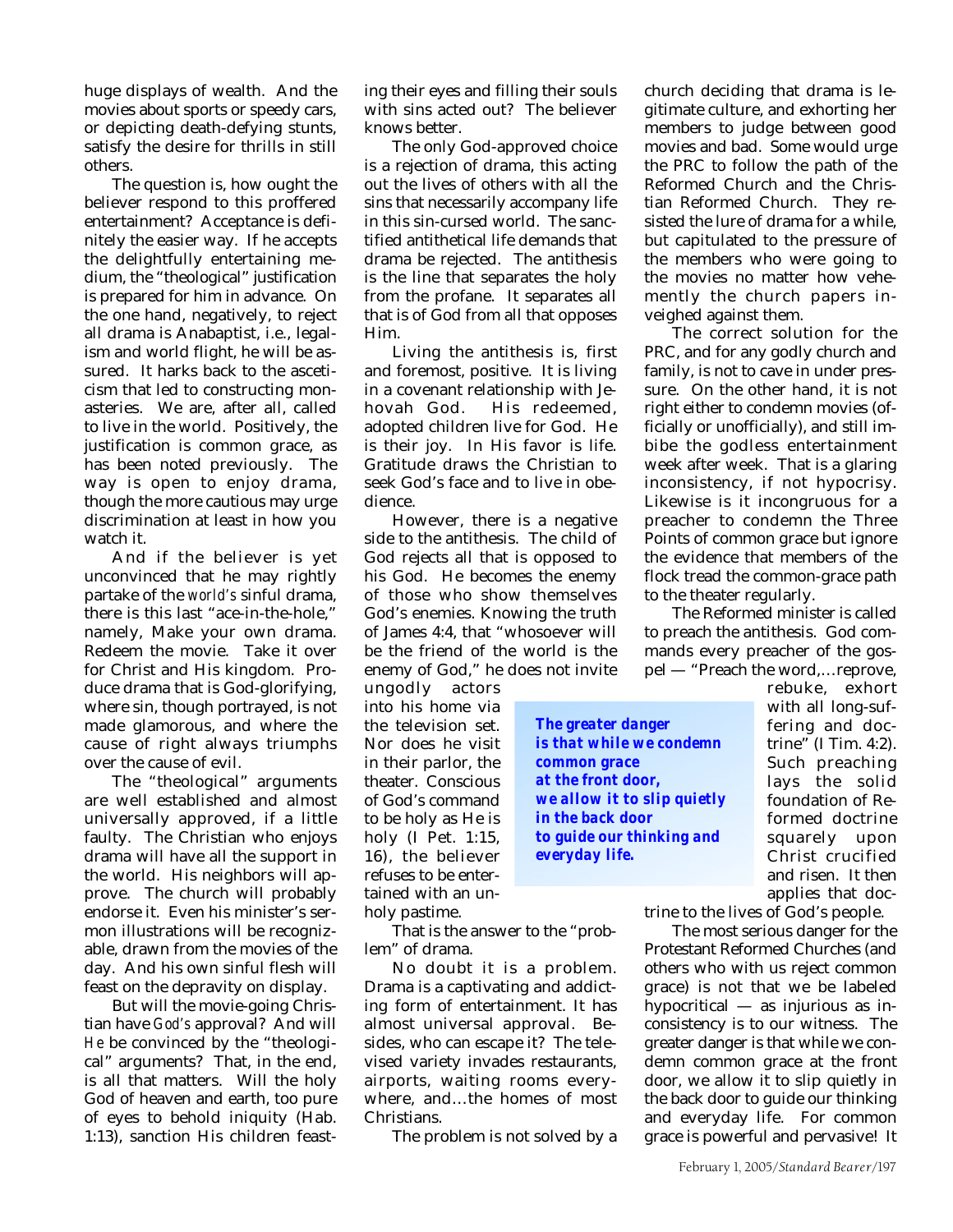will not rest until it has perverted all areas of doctrine and life!

Might the practical outworking of common grace sap the church's strength and destroy her will to fight the battle for sovereign, particular grace? Obvious inconsistencies between walk and doctrine will reduce preacher and member alike — who once faithfully decried common grace and its bitter fruits — to an embarrassed silence. That is serious, for the truth must be proclaimed over against the lie.

There is more. A serious conflict between doctrine and walk cannot continue indefinitely. A man's walk flows out of his doctrine, out of what he believes. There must be harmony between faith and life. However, if the walk contradicts what is confessed, something has to give. And it will.

Let the ministers be aware of this great evil that threatens the spiritual lives of the sheep. Pointed instruction and admonition is the need of the hour. By means of sharp admonitions, such as I heard in the preaching in my youth, God confers grace to repent and walk

in obedience by the power of the cross (Canons III, IV, 17).

Not that television and movies ought to become the preacher's weekly or monthly hobbyhorse. But if he will not preach against drama in a right and forceful manner, then the antithetical life required in entertainment will be seriously compromised. Look at the sad spectacle — utterly sad — of churches that years ago stopped preaching proper Sabbath observance. Look at the congregations and families in the denominations where the instruction and admonition about marriage for life has not been heard for years. This lack in the preaching is devastating. The antithesis must be preached if it is to be lived.

Still more is required. Elders are duty bound to bring the word to bear on family visits. Knowing the powerful threat that drama poses to the Reformed home, surely elders will inquire into the use of the TV and VCR player if these are present in the home. Surely they will ask the youth what they do for entertainment, give pointed instruction, and, where needed, rebuke.

It also behooves parents to take a close look at the entertainment they themselves enjoy, and what they allow in the lives of their covenant children. How quickly it can become habit, unthinking, easy habit, to click on the TV. Weekly, nightly perhaps, the drama pours into the living room like so much spiritual garbage. With regular partaking, the family become hardened, not noticing the gradual spiritual decline.

Movies. They are not a difficult question really. May I go to the movie? Ought we to watch this TV show? When examined in the light of God's Word, the answer is obvious.

Yet the *doing* is hard, for the appeal is powerful. For this reason the believer seeks daily help to battle the old man of sin. "Who shall deliver me from the body of this death?" we cry with Paul (Rom. 8:24).

Then we add with him, "I thank God through Jesus Christ our Lord" (v. 25). For the forgiveness of sins in His blood. For the power of the cross. For deliverance.

## ■ **Post Election 'Blues' Due to All the 'Red,' Or—Now Who Is Seeing Red?**

The recent national election (US)<br>prompted quite a stir among<br>those who backed the losing canprompted quite a stir among those who backed the losing candidate and his cause, too much of one to be ignored completely in the *Standard Bearer*. I have an idea that victory by the 'other' candidate and his party would have triggered more of a reaction in our circles

and been the occasion for more analysis concerning what it portended for the immediate future. Be that as it may, we do not want to pass by the outcome in silence. Much was at stake. We realized that. Those on the other side of the fence did too.

As an aside, I realize that that last sentence you just read assumes something, namely, that I have put the *SB* and Protestant Reformed members on the Republican side of the fence in this recent election. Not necessarily in every election past or future, but in this election.

As Protestant Reformed, we are not 'party' dedicated. We are not GOP by allegiance. But I will go on record as maintaining that no Chris-

*All Around Us Rev. Kenneth Koole*

tian in good conscience should have voted for Senator Kerry and his cronies. Anyone who supports abortion, would appoint judges who are pro-abortion (read - 'pro-murder of the unborn'), would veto legislation forbidding it, and would support homosexual unions and marriages, ought not be in office. And if such a one is in office, it ought not be because the righteous helped vote him in. Such a one is openly an enemy of God and all righteousness. Such a one must not hold rule due to our support and approval. Submit to such a one someday we will have to (and by that time he may be the Republican candidate), but not because we have knowingly helped put such Nero-like rulers into office.

*Rev. Koole is pastor of Grandville Protestant Reformed Church in Grandville, Michigan.*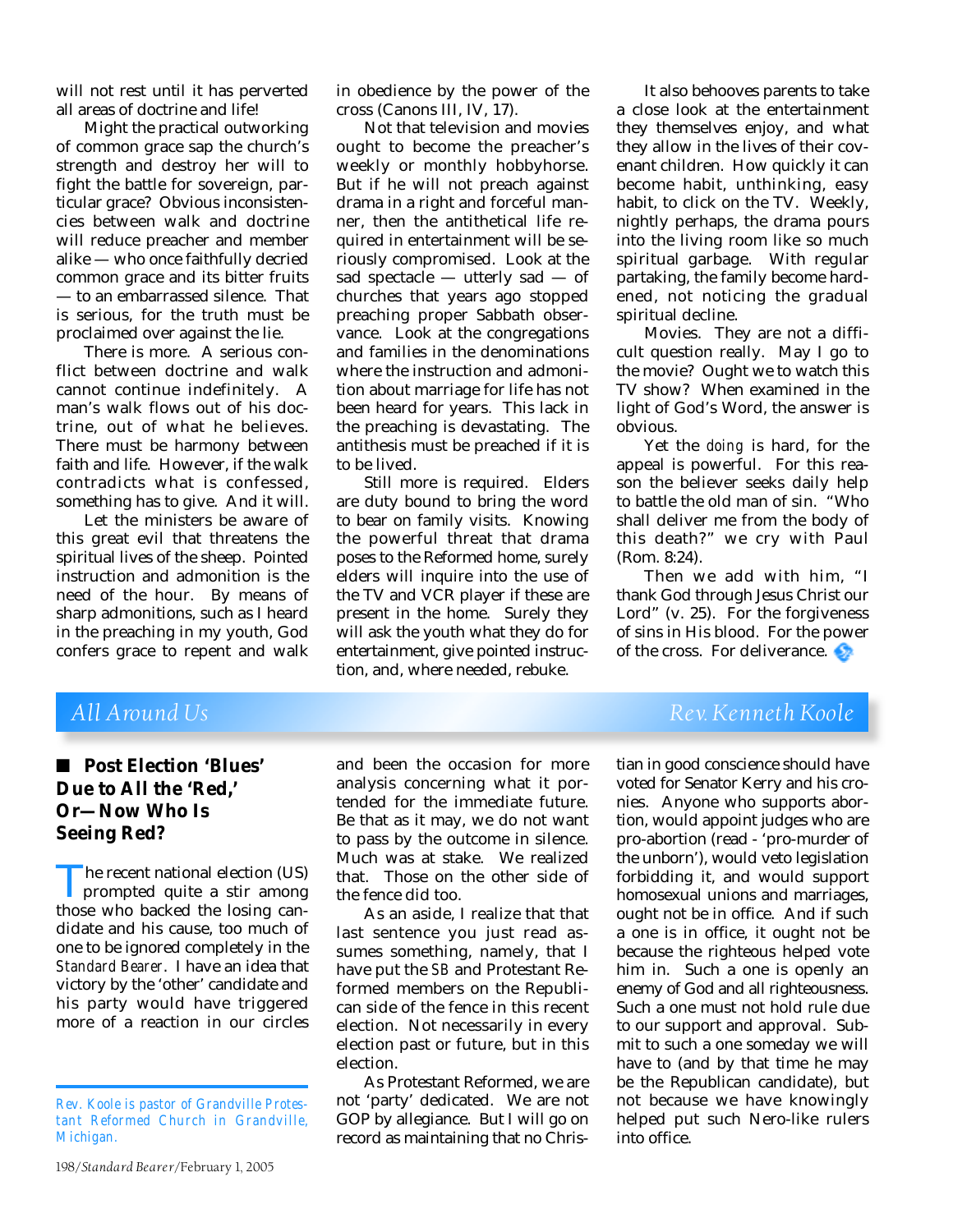I do not say Christians should have voted for President Bush. Who says one has to vote at all? But not for men like Senator Kerry, men without a moral compass. It is one thing to be numbered among the unbelieving and unrighteous. It is another thing to be 'anti-Christian' and 'anti-biblical' by conviction and record (as an increasing number in the Democratic party are these days).

But I digressed  $-$  there was much at stake in this election. Not only we knew it, so did those on the other side of the political fence. Witness the reaction of one Wendy Smith to the election results, written in a column in the *Seattle Post-Intelligencer* (Nov. 8 issue). It came under the interesting title "Can We Save This Country From Its Leaders?"

When I woke up on Nov. 3 and switched on the radio, the realization hit me like a ton of bricks. Contrary to my predictions, we had had a relatively fair election and the American people (or something over half of them) had democratically voted for an extremist Christian regime.

Note the description of our present administration. A 'regime' is bad enough, and an extremist one at that; but, more to the point, an extremist 'Christian' regime. Christianity (that is, any form of it that actually has the courage to call certain abominations sinful and immoral) by definition is numbered with the extremist, the 'talibans' of this world. It is a cancer and a threat to all. They want to 'excise' such Christianity, don't think they don't.

But if the Bush administration is numbered with extremist Christianity, where do you think thorough going Calvinism stands!

Ms. Smith goes on. Listen to her rant.

I had the radio tuned to NPR [National Public Radio — kk].... [A] woman from Pennsylvania … stated that she simply couldn't understand people who had voted

for Bush. "These people want to control what happens in my bedroom, in my body, but they are A-OK with us having killed 100,000 Iraqis, and mounting. I just don't get them."

That was when the bricks hit. I felt lost. I knew what I was planning to do in case of a stolen election (civil disobedience in the service of saving our democracy) [sic!  $-$  kk]. I knew what I was going to do if Kerry won.... But I had no idea what to do now.

For months, Kerry has been conspicuously going to church all over the country and shooting ducks and geese like crazy in between — all in an effort to convince the people in the red states that he "gets them."

It was all in vain. No amount of avian carcasses would have helped.

Half the people in this country believe in a god [sic!] who forbids stem cell research but seems to have forgotten his own First Commandment.

In the 'other' America, we believe that killing all those Iraqis (not to mention Afghanis and indirectly, Palestinians) is not only wrong, but also terribly hazardous to our own security. We have different 'moral' values. And we don't give a \*\*\*\*\* [vulgarity — kk] what other people do in their bedrooms.

But we, my friends, are not in the majority.

We in that other America had better learn to speak our own morality, which is a humanistic one, in an emotionally convincing fashion. More important, though, we had better take a good hard look at what is happening in the Christian extremist America, dissect it, and try to understand it from the inside out.

I say [this] because we had better get a grip on what we are facing, in order to figure out how to save our country (and the poor, suffering rest of the world) from the crusade on which America is embarked.

The above is a representative, post-election reaction by supporters of liberal candidates.

Of interest, #1, is reference to 'our own morality, which is a humanistic one....' This simply acknowledges that, "As for God's divine laws, which define true morality, we hate them."

And #2, the above piece identifies Christianity as the primary reason for the Republican victory and the hated President Bush's reelection. It is a call for people in places of influence and power to focus attention on Christianity, to identify it as *the* threat to world peace and safety, to say nothing of national prestige and security, and to do whatever is necessary to see to it that this Christianity is silenced and removed from having a say-so again. The stark enmity is palpable.

When those with Ms. Smith's perspective get (back) in power, speakers of biblical truth watch out. The end of our freedom to speak and preach and teach will not be far off.

And that is really what was at stake in this recent election the present retention of our freedom of speech, the right to express biblical convictions concerning immorality and sin. Those of the 'Blue' crowd who prate so much about 'tolerance,' are and will prove, when power is theirs, to be the most intolerant people imaginable Their vitriolic reaction to the outcome of this recent election proves it over and over again.

Meantime, we as believers realize that this past election is not a victory for righteousness (while laws that remove every mention of God from the 'public square' are the accepted rule of the day?), but a temporary reprieve. We and others may still speak our minds. Meantime, the assault on righteousness, with legal backing, continues on every side.

The recently elected administration is not our savior. It is however a temporary restraint placed by God's good providence upon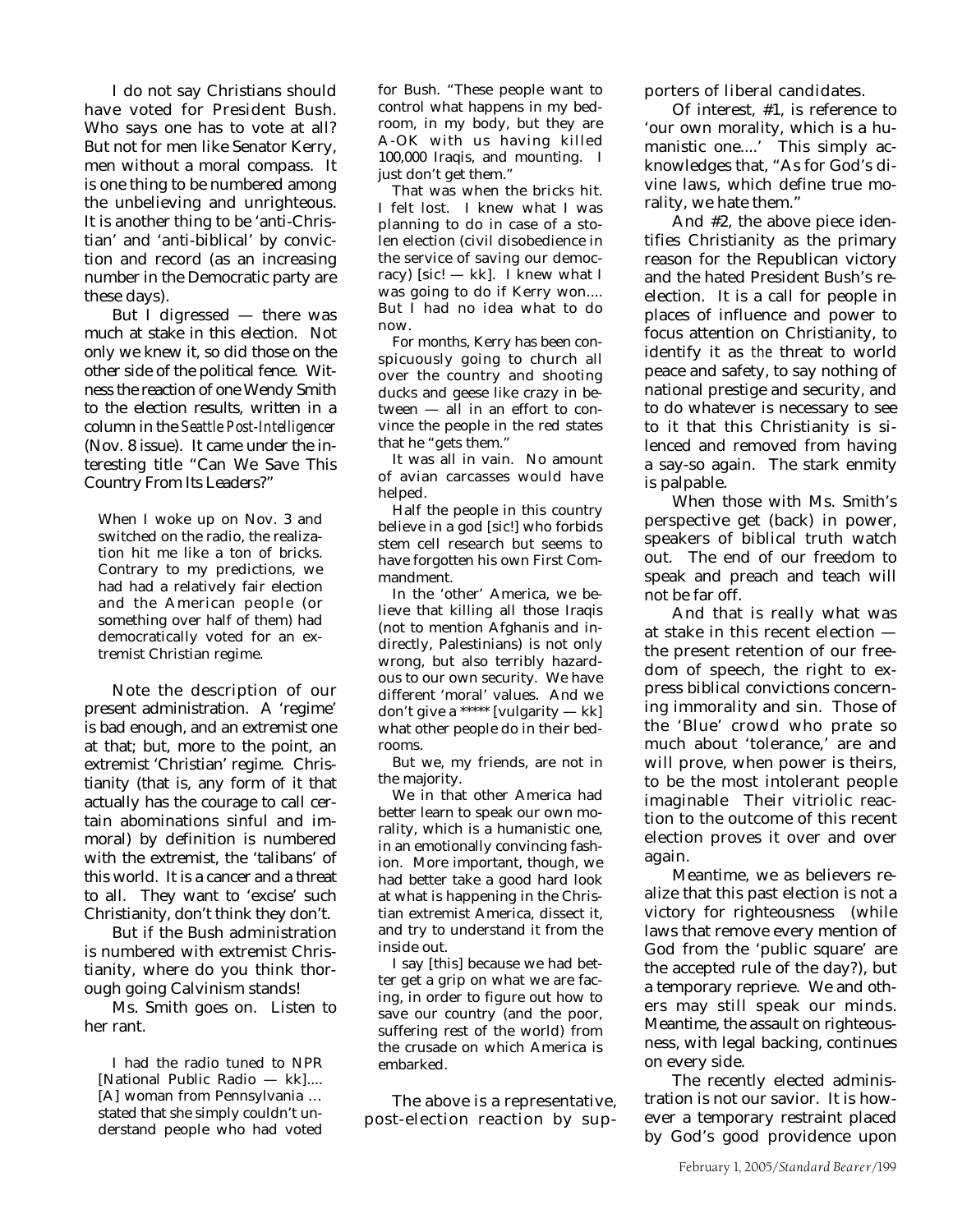our present wicked society for the church's sake.

For this present reprieve, we are thankful to God.

I must admit that when I hear the liberals rant over the past election results I have a hard time not thumbing my nose at them, like Luther mocking the devil. But that must not be. What we are involved in is no game. It is mortal combat.

## ■ Where the 'Blue' **Mentality Is Certain to Lead**

The lengthy quotation that follows (lifted from an article by Chuck Colson, entitled "From a lows (lifted from an article by Slippery Slope to an Avalanche — Euthanizing Children") is familiar to many of our readers, I realize. It has made the rounds in the Grand Rapids area. Regardless, I feel compelled to quote it anyway. What Colson reports and comments on is another proof positive that for all the liberals' talk about having a morality too, be it a humanistic one, what they espouse is, in very fact, a diabolical one.

Liberals look at Christians and 'conservatives,' and profess they do not understand what we are afraid of. They cannot understand why we will not vote for their peaceloving candidates, so filled with compassion for the underprivileged and those out of a job. Theirs are the candidates filled with compassion for the diseased and interested in the health of future mankind. That's why they are interested in funding and promoting stem-cell research. It all has to do with love.

Though they may support abortion on demand, they are really harmless, truly compassionate human beings. Don't you see that? There is no slippery slope. You have nothing to fear.

Nothing to fear? Read on. What we have to fear, once those without principles are 'the law' of the land, is frighteningly, gruesomely plain.

For all the horror stories we've heard about euthanasia in recent years, there are still many people who think of it as "mercy killing." Those people need to take a long, hard look at what's happening in the Netherlands right now. It's very difficult to find anything merciful about what Dutch doctors are doing to children and infants.

According to Wesley J. Smith in the Daily Standard, Groningen University Hospital in the Netherlands now officially allows doctors to euthanize children under twelve, "if the doctors believe their suffering is intolerable or if they have an incurable illness." That includes non-fatal illnesses and disabilities. Whether or not the child can consent is irrelevant — what child under twelve would have a clear idea of what he or she was consenting to?

As Smith writes, "For anyone paying attention to the continuing collapse of medical ethics in the Netherlands, this isn't at all shocking…. Doctors were [already] killing approximately 8 percent of all infants who died each year in the Netherlands. That amounts to approximately eighty to ninety per year.... The study found that a shocking 45 percent of neo-natologists and 31 percent of pediatricians who responded to questionnaires had killed infants." Smith adds that at least a fifth of the killings were performed without parental consent.  $[sic! - kk]$ 

Remember those gruesome statistics the next time someone tries to tell you that euthanasia doesn't hurt anyone, that it's just a way of helping people die with dignity. That argument is flawed in itself because killing destroys a human life created in God's image. No matter how 'humanitarian' the reason, killing is by definition harmful....

Wesley Smith puts it this way: "Why does accepting euthanasia as a remedy for suffering in very limited circumstances inevitably lead to never-ending expansion of the killing license? Blame the radically altered mindset that results when killing is redefined from a moral wrong into a beneficent and legal act. If killing

is right for, say, the adult cancer patient, why shouldn't it be just as right for the disabled quadriplegic, the suicidal mother whose children have been killed in an accident, or the infant born with profound mental retardation?

There can be little doubt anymore that the "slippery slope" of euthanasia has turned into an avalanche. As I've said before, once this kind of attitude starts to spread, as it did in Germany in the 1930's, to the world's horror, and as it is spreading in America as well as Europe today — no one is truly safe. It can be only a matter of time before lawmakers and doctors determine that none of us needs to have any say in whether we or our loved ones live or die.

That what Colson reports on is happening in the Netherlands, what we of Dutch descent once called the 'mother' country, makes it all the more shocking and evil. The Dutch pride themselves in being the most civilized and tolerant of nations. They have deliberately legalized every evil in the name of broad-mindedness. Permit it, let it go, it will do no harm.

No harm? What you have just read above is where this promoting of immorality in the name of toleration leads, namely, those in places of authority killing, without a qualm, in the name of mercy. Going about it like robots, like cold-blooded serpents, with scarcely a blink. This is the end of the liberal road — a conscience seared and gone. Cold-blooded killers, but by their own definition and propaganda, the very lovers of humanity and angels of mercy. What does the apostle Paul say in II Corinthians 11:14? Look it up. But Satan remains the angel of darkness for all that.

This is all part of the agenda of the liberal university instructors and their political protégés. And they wonder why we live in mortal dread of their 'mercies' and being 'the law of the land'!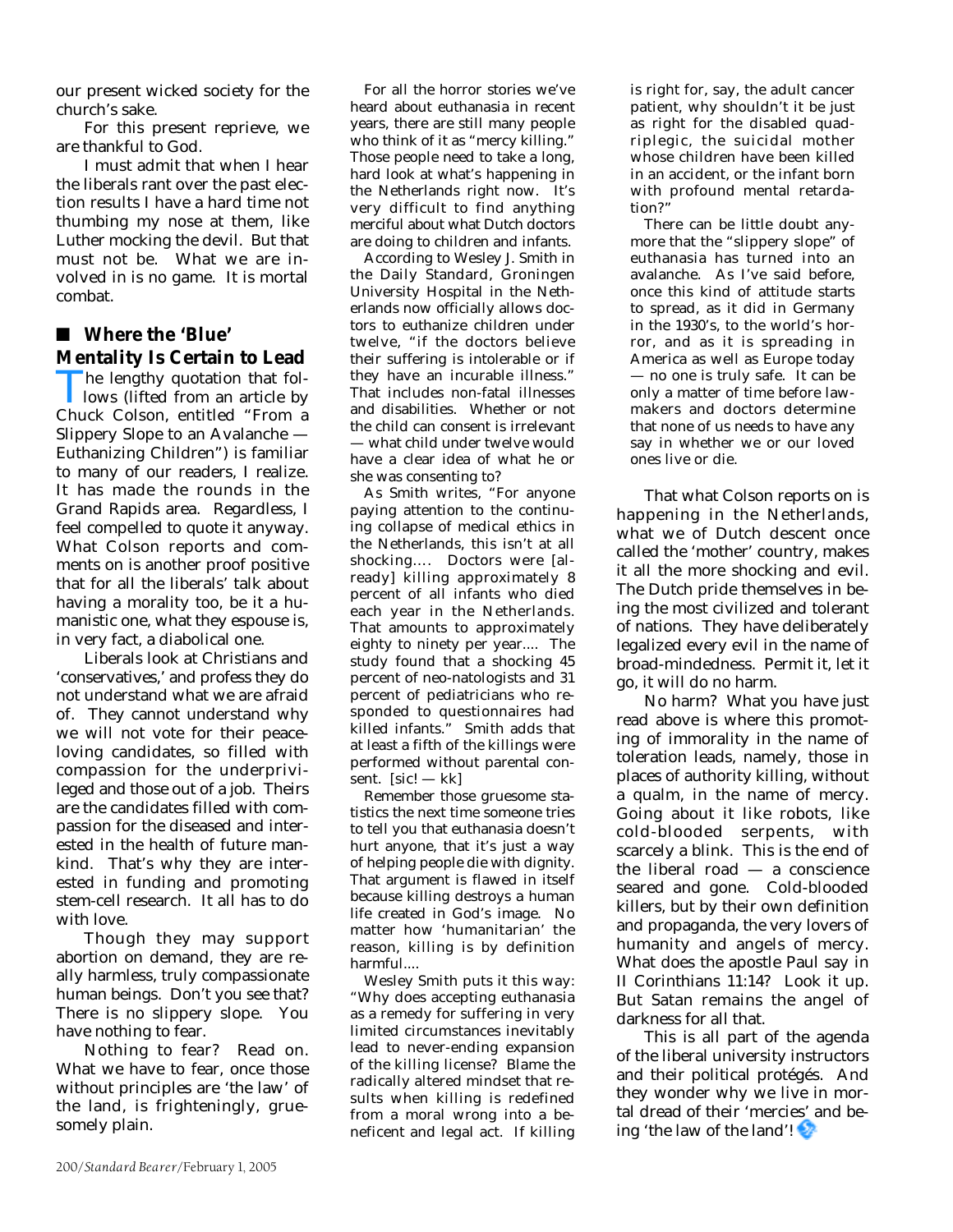# *The Types of Scripture The Garden of Eden (2)*

ne of the institutions of Paradise, so it was pointed out, was the tree **Example 18 September 18 September 18 September 18 September 18 September 18 September 18 September 18 September 18 September 18 September 18 September 18 September 18 September 18 September 18 September 18 September 18 Se** and it nourished man's frame at its fountainhead. It was capable of maintaining in man the powers of an endless life. However, man soon forfeited his privilege of eating of the fruit of this tree. He did so when he ate of the forbidden fruit of the tree of knowledge of good and evil, whereupon disobedient man was expelled from the garden of Eden. And the way of the tree of life was kept by the cherubim with the flaming sword, which turned every way. But there was also the promise of a seed that would gain the ascendancy over the malice of the devil. It was declared to fallen man that life eternal would again be his portion. But he was made to look for the promised good from new quarters, for the way of the tree was kept. Thus the tree of life became the symbol of grace and the schoolmaster training the believers to Christ. These are the matters upon which we dwelt in our previous essay.

With respect to the tree of life, there are still other matters to which we should attend. We will now retrace our steps and inquire into the full meaning of this tree, and attempt to lay hold on its significance in its relation to man, both as an inhabitant of the garden and as an exile from it.

#### **Life-giving properties of the tree of life**

The garden of Eden was a garden of life. Everything radiated vitality. Every tree there was laden with food. The productions of the garden were nourished by streams of water flowing through it and keeping it in perpetual healthfulness. Numerous animals roamed amidst its bowers.

Eden was the garden of a life of delight. The glories of God were upon every creature. And there was peace. The wolf and the lamb dwelt together, and the leopard lay down with the kid and the calf and the young lion and the fatling together. The inhabitants of the garden were not made to tremble by the voice of God thundering marvelously. Instead, there was the cool of the day in which the voice of God walked in the garden. To live there was a joy.

Also the tree of life, which stood in the midst of the garden, was a tree of *life,* and that in a very unique sense. It did what no other tree could do: it nourished man's frame in such a way as to maintain in him the powers of an endless life. Its fruit was very invigorating. It nourished and stimulated man and gladdened his heart as no other tree did.

The tree of life was a life source. To be sure, its life-giving properties had been created and were being maintained by God, who is the ultimate fountain of all

life. Yet, in a creaturely sense, this tree was a life source. There are, among things creatural, fountains. Scripture even compares regenerated man to a fountain of living water. Said Jesus to the woman of Samaria: "But whosoever drinketh of the water that I shall give him shall never thirst; but the water that I shall give him shall be in him a well of water springing up unto everlasting life" (John 4:14). So this tree. It was a life source, and as such served as a sign or symbol of God, the ultimate source of all life — the Lord God, by whose word man liveth. This tree was eminently capable of rendering this service, since it maintained in man his powers perpetually.

This tree, then, as do all things creatural, showed man knowledge of God and uttered speech day by day. And the speech that it uttered was that God is the true bread of life. For this reason the trees of life constituted the inner sanctuary of the garden, which means that they were very closely associated with God. In this grove it was, that He communicated with man. To dwell in the grove of the trees of life meant to dwell before God's face. To eat of these trees was expressive of the desire to be nourished by Him.

The tree of life, then, was a symbol of God. All things creatural are that, in a greater or lesser degree, for the reason that upon every creature God impressed something of His own image. Thereupon the poet could sing, "The heavens declare the glory of God, and the firmament sheweth

*George Ophoff was Professor of Old Testament Studies in the Protestant Reformed Seminary in its early days. Reprinted here, in edited form, are articles that Ophoff wrote at that time for the* Standard Bearer.

*Previous article in this series: January 15, 2005, p. 184.*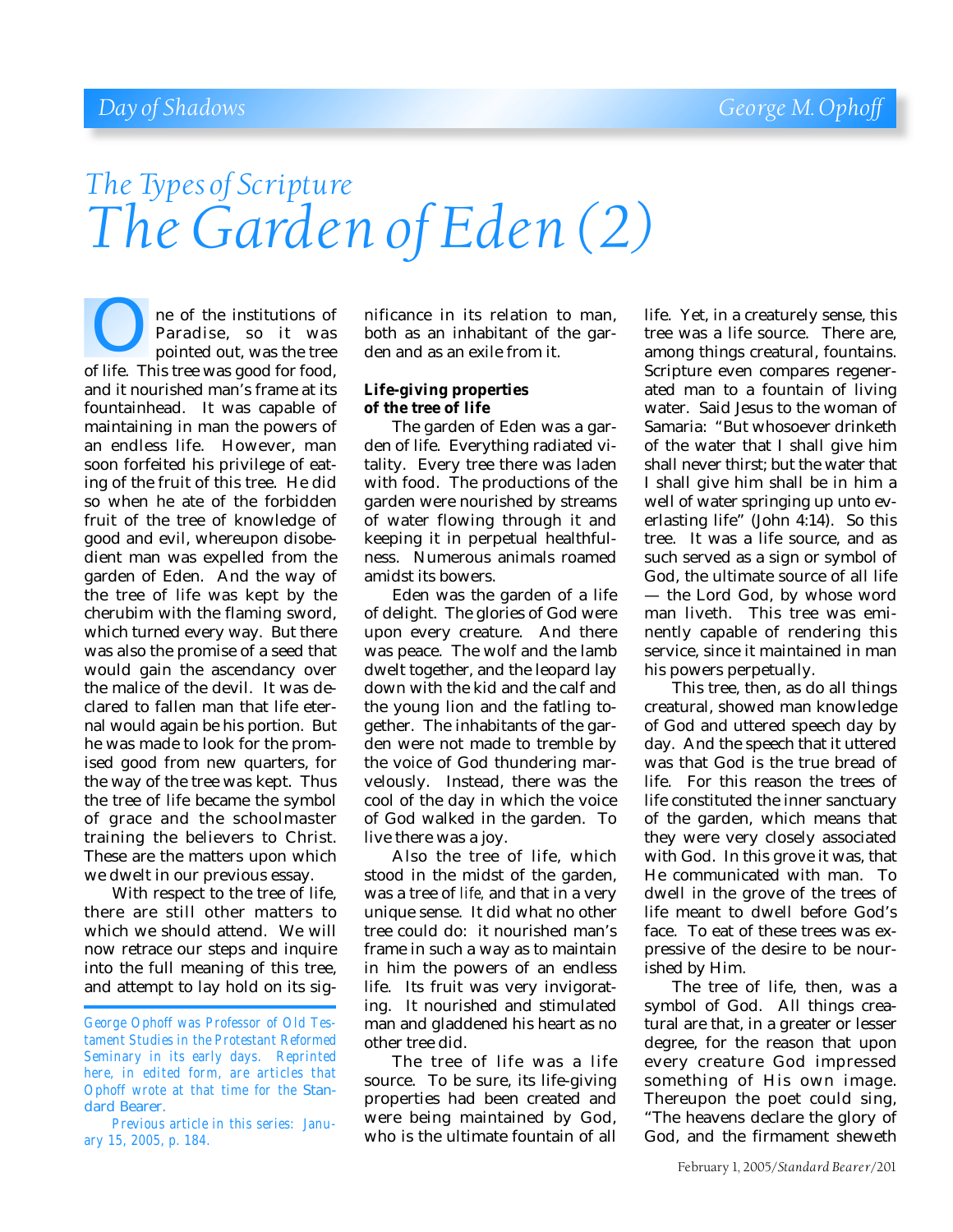his handiwork." So the tree of life. It was made to appear for the purpose of exhibiting unto man that he lives by the word that proceeds out of the mouth of the Almighty.

Yet it would lead to confusion to apply the term sacrament to this particular tree, for the word sacrament is used to signify those signs the institution of which was necessitated by sin.

#### **Man's awareness of the significance of the tree of life**

We may be sure that Adam, in the state of righteousness, understood the speech of creation, and in particular the speech of the tree. To maintain the contrary is equal to maintaining that holy man regarded the tree as an independent source of life and, hence, as a second God. In that case Adam would have been an idolater. But idolatry and sinlessness of life and conduct do not go well together. We conclude that the ears of holy man were attuned to the speech of the tree of life.

But what was there that compelled man to conclude that the tree of life was but a channel or vehicle of power and vitality and that the ultimate fountain of life was God? The knowledge that this tree, as well as every other tree of the garden, was a creation of the Almighty, and that the ultimate source of power is God. The tree pointed to its Maker, as all things creatural do, and aided man in contemplating God as the true bread of life.

Further, this sign was accompanied by the spoken word. There was that other tree — the tree of knowledge of good and evil, concerning which the Lord God had said, "The day that thou eatest thereof thou shalt surely die." Hence, eating from the tree of life, man lived. Yielding to the temptation of eating from this other tree, man died. Add to this that man was aware of the fact that these two trees were the handiwork of the Almighty. Armed with this knowledge, he could not escape the conviction that, of life, God's will is the *creative* cause, and, of death, the *necessary* cause. Having been brought in contact with the two trees and having heard God speak, man knew now that he lived by every word that proceedeth out of the mouth of God.

### **Not by bread alone**

Let us attend to this last assertion. It is found in Deuteronomy 8:3 and reads, "And he humbled thee, and suffered thee to hunger, and fed thee with manna, which thou knewest not, neither did thy fathers know; that he might make thee know that man doth not live by bread only, but by every word that proceedeth out of the mouth of the Lord doth man live." This utterance of God, and the event that it signifies, is a divine protest. All the thoughts of the wicked are that there is no God. He refuses to admit that God is the efficient cause of the appearance, existence, and subsistence of things creatural, and in particular of the bread that he eats. In other words, depraved man declines to acknowledge that every good gift and every perfect gift is from above and cometh down from the Father of lights. Bread, the wicked substitutes for God and worships as God.

To counteract this lie, the Lord God fed His people, while they were in the desert, with manna. Its

*Thus it was*

*and that the*

*of life is God.*

*exhibited unto them that bread is but a vehicle*

*of strength, a means,*

**source and sustainer**

appearance means that God had departed from His usual way of providing His people with food. For we do not read that the manna was a product of the soil of the desert. That is to say, all indications that this food was of the herb

yielding seed after its kind are lacking. It is asserted, on the other hand, that the Lord rained this food from heaven. "Then said the Lord God unto Moses, Behold, I will rain

bread from heaven for you" (Ex. 16:4).

The rationalist sets aside this Scripture and insists that this food was a product of the wilderness. He identifies the manna with the sap of the Tamarisk and other trees, still collected in the desert of Arabia.

He who is bent on honoring the sacred record will reject this view. The manna was rained from heaven, and for this reason its appearance could serve to demonstrate that man lives because God speaks or so wills. For in providing His people with this food, He did not avail Himself of the husbandmen among Israel. He did not set them to work tilling the soil, for there was no soil to be tilled. To the contrary, this food was rained from heaven. It was clearly demonstrated to the people that bread, this bread, together with its nourishing properties, is a creation of the Almighty.

Having been made to see that bread is God's handiwork, the children of Israel knew that if it nourished them, it did so because God so wills, because the Almighty speaks. Thus it was exhibited unto them that bread is but a vehicle of strength, a means, and that the *source and sustainer* of life is God. In a word, they were made to see that man lives by every word that proceeds out of the mouth of God.

This does not mean that God is not the author of food that is the

> product of the soil. For the soil and its tiller, together with rain and sunshine, are His creations as well. The soil, too, produces only when God speaks. "And that which thou sowest, thou sowest not that body that shall be, but bare grain, it may

chance of wheat, or of some other grain: but *God giveth* it a body as it hath pleased him, and to every seed his own body" (I Cor. 15:37, 38).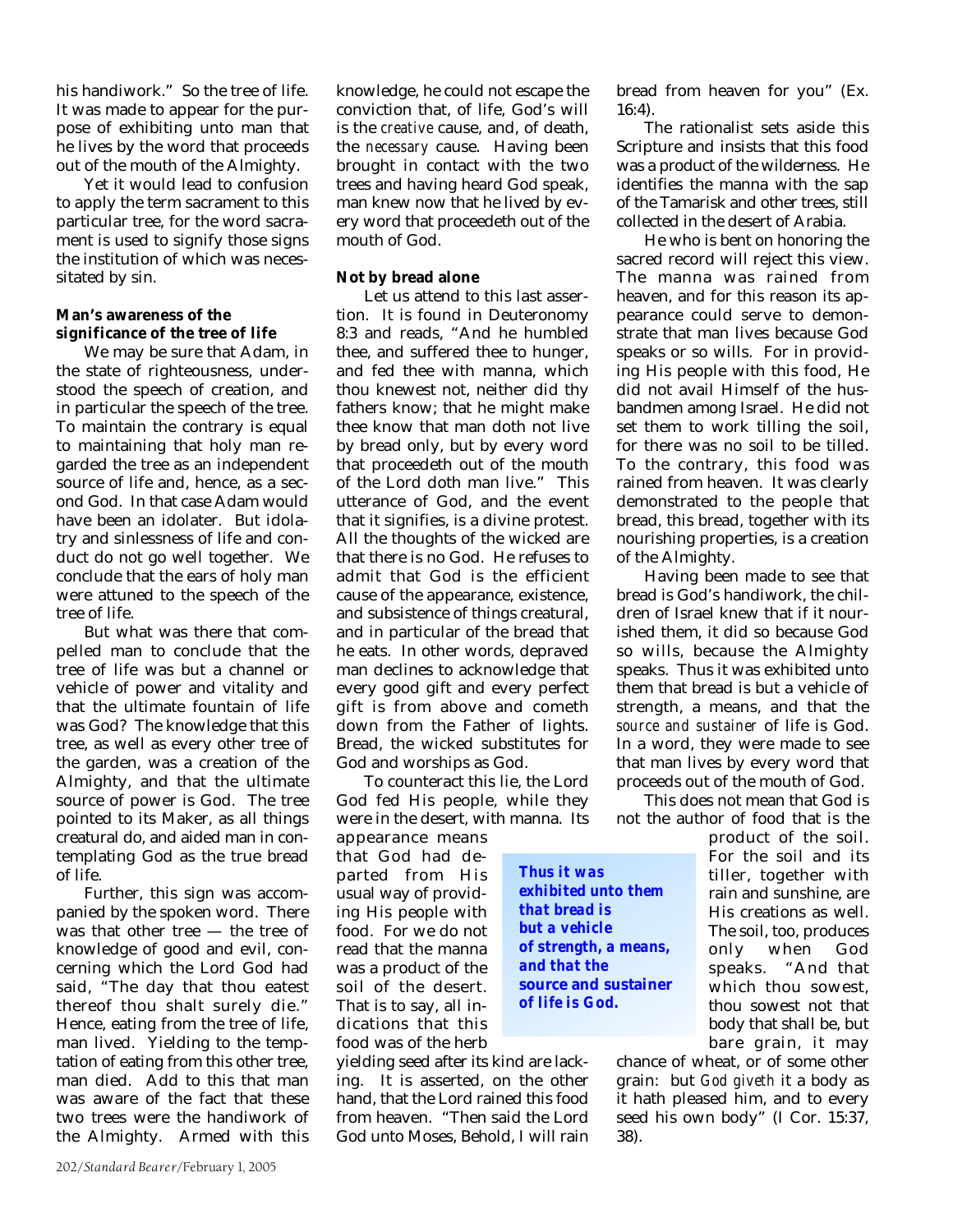In fine, depraved man hates God and sets Him aside, and deifies the means and instruments of God, including himself. The wicked one then says in his heart, "My power and the might of my hand hath gotten me this wealth." In respect to the manna, however, there were no known means to be deified. This corn was made to rain from heaven. Hence we read, "And he humbled thee, and suffered thee to hunger, and fed thee with manna, *which thou knewest not, neither did thy fathers know"*(Deut. 8:3).

But Adam, in the state of righteousness, cannot be charged with the sins described above. He assigned creation, and in particular the tree of life, to its proper place. He heard its speech, uttered day by day, and glorified God.

Now the garden of Eden, and in particular the trees of life, constituted the sanctuary of Paradise. There God dwelt. Hence, if man would live, he must abide in the garden. He must dwell in the presence of God, for to live apart from God is death. Man must eat of the

fruit of the garden, and in particular of the fruit of the trees of life. Eating of these trees was at once an act of faith. The act indicated that man recognized and desired God as the true bread of life. As often as man entered the garden, so often did he enter the sanctuary of the Lord God, where the beauties of the Lord were exhibited to him. And, pressing on to the center of the garden, he stood in the presence of his God. As often as he ate of the fruit of its trees he said, "Thou art my God."

## **Grace Life: for the Rising Generation Rev. Mitchell Dick**

# *"Still Musing on New Year News"*

 little late, I realize, for "New Year" reflections. Especially for you Grace Ittle late, I realize, for<br>
"New Year" reflections.<br>
Especially for you Grace<br>
Life readers who read this some time in February. By now we might have broken fifty-three resolutions. And maybe we are thinking already of spring. Bear with me….

Imagine you are with me as I write this, and it is New Year's Eve, and you are not particularly interested that some ball is going to drop, but you might be a bit concerned that some bomb will soon drop, and you are looking ahead and wondering if this next year will be more of the same, and how you will be the same or different, and if this will be the year you meet Mr. or Miss Right, and your ship will come in….

Or maybe even, besides thinking of losing weight, you are thinking of how this year you will lay

aside the weight that does so easily hinder your running a particularly grueling but blessed race….

Hear now….

#### **The News…**

At the beginning of a new year we think of things, well, *new*. New, first ever, will be January 1, 2005. Every day this next year as new as a filly, and new sonnets, new joy, new life, new tidal waves, new sadness, new deaths….

The prospect of things new is grist for the grumpy thoughts of the pessimist. Bad knees this year. Two thousand and five will be a backache. Tsunami today. Volcano tomorrow. Right in my back yard.

Optimists, however, relish the new, and the new year too. Sweetheart shipped a dozen roses in January 2004. Two thousand and five my ship will come in. War today. Peace tomorrow. All over the world.

Believers think of the new in light of God's Word. The result is an outlook surely not sourly pessimistic, nor pie-in-the skyoptimistic. Could it be something like *optipessimism*? Call it *realism.*

For, on the one hand, Scripture itself speaks of hopeless and ugly things—all sorts of them. Things which have always been. Things which are. And things which, no doubt, will dance disgracefully into this new year, and leave a peculiar odor of hellfire in whatever theatre, museum, laboratory, university, or church they wiggle and jiggle and giggle and finagle.

For the Bible speaks of sin. It speaks of a whole world that lies in wickedness. Yes, it really does! And therefore vanity of vanities, all is vanity, says the Book. And earthlings building towers making a name for themselves. And Athenians spending all their time with new philosophies. And men doing with men that which is unseemly.

*And so it shall be!* 2005? More vanities. Bigger towers. Wiggling theologians and theologies of jelly. Giggling parishioners with itching

*Rev. Dick is pastor of Grace Protestant Reformed Church in Standale, Michigan.*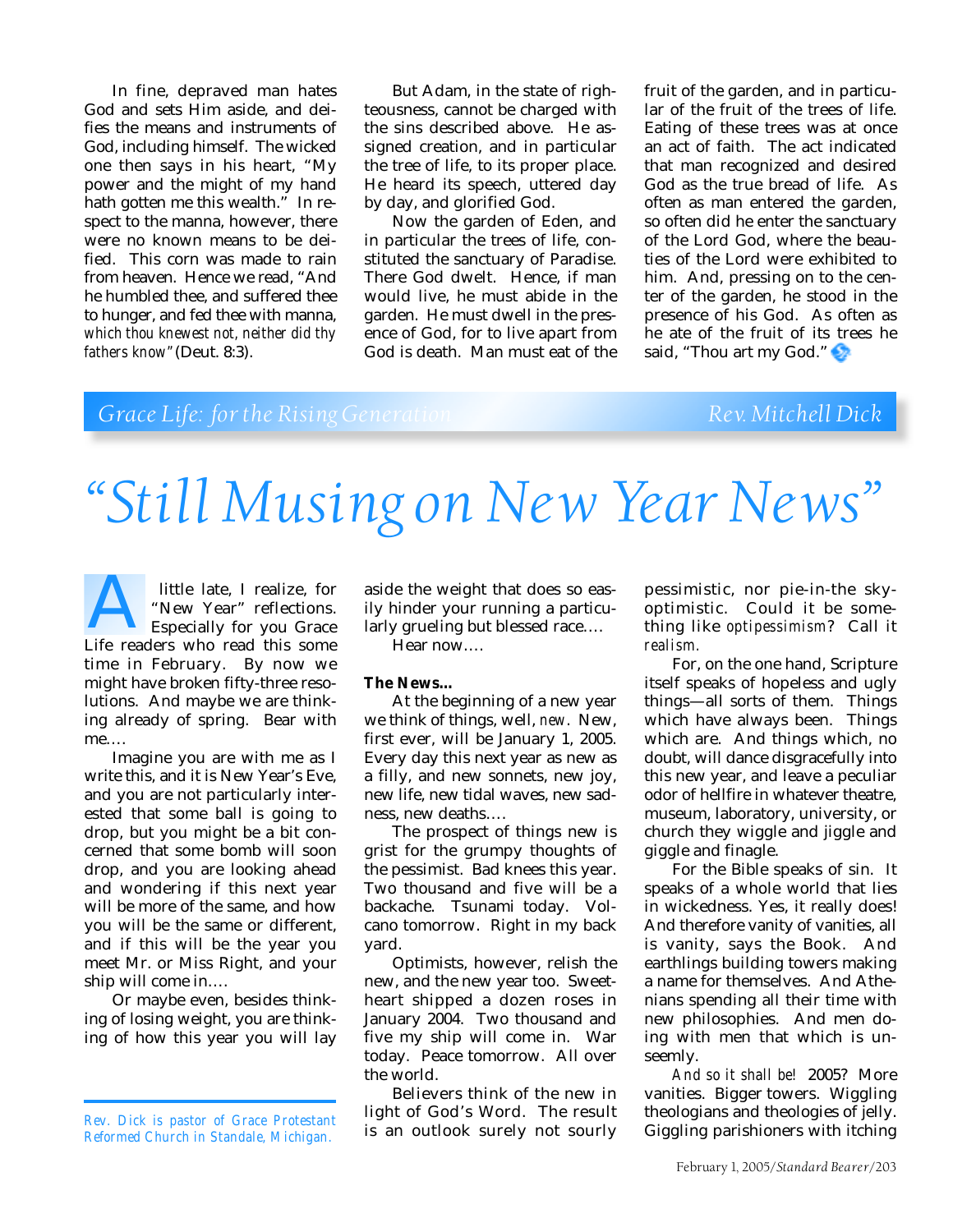ears. Democrats. Throw it on the wall and call it art. Funny laws for wicked marriages. Broken home after broken home. And earthquakes and waves which are *condemnation.*

On the other hand, many are the beautiful and lovely things of which Scripture speaks. God our Savior. Wonderful. Counselor. The Mighty God. The Everlasting Father. The Prince of Peace. The fairest of ten thousand. The Sun of Righteousness. Predestination. Creation. Providence. Israel. Bethlehem. The Cross. Blessings in heavenly places. Forgiveness of sins. Fruit of the Spirit. Though thou passest through the waters I will be with you. Church. Mission. Heaven. God shaking the earth *to save.* And wave upon wave of grace….

Many, too, such is the written revelation, are the *new* and lovely and hopeful things. Things like these: the new covenant of God with us in Jesus; a new creature by virtue of the new birth; a new man; a new heart; a new spirit; a new commandment of love; a new name given in heaven; a new heaven and earth and Jerusalem of glory; and God will do a new thing.

These good news things, revelation from heaven, the old and the new news of God and salvation in Jesus, we have *now.* And truly they shall be *coming* in this next year!

#### **Hear Now…**

Well then, in 2005 the prospects are equally dismal for those who wish they all could be California girls, for those whose gospel is tolerance, and for all cultured despisers of God and His Truth. Two thousand five will be, for all such, a year of further and hastening judgment. It will be one year nearer the time when men and women and societies and especially apostate churches and Calminian colleges and seminaries, all of whom either began with God and

chose for Man, or who have never ceased from Man, will cast their idols of silver and of gold and of theology to the moles and to the bats to go into the clefts of the rocks…for fear of the Lord, and for the glory of His majesty, when He ariseth to shake terribly the earth (Is. 2: 20-22).

But what a great year ahead of us, God's people! He who spared not His own Son, but delivered Him up for us all, how shall He

not with Him also freely give us all things (Rom. 8:32)?! Come what may in this year, *shall not our Lord be coming, and that, right quickly?* When we sin in 2005, when we show our-

selves unworthy of the least bit of divine favor in 2005, shall not God lead us to repentance, and enable us to overcome our pride, our tempers, our lusts, our bad habits, and our own disgraceful dancing with death? In whatever we may experience, whatever trial or disease or distress, and though we be persecuted for righteousness' sake, will not the Lord our Lord be making us more than conquerors, and ever keeping us in His love, and continually guiding us…*to glory* (Rom. 8:31ff.; Ps. 73:24)?

That is the news, dear reader! Do we hear it now? If we hear it, we shall be…

Listening. Listening and Reflecting. Listening and more meditative. Putting down cell phones more. Picking up Bibles more. Thinking, not just doing. Comfortable with quiet. Not worried that the rats or cancer or both are winning. Renewed by the power of the True and truly Good news. Not needing to know what internet junkies know. And then...

Believing. When there is a hearing of the news of God, *a hearing that bends the ear, a hearing that loves to hear,* this is the hearing of faith. And for faith. And for, therefore, a keen interest and delight, even in this our idolatrous and sensuous age, in the things not seen, the joys of spiritual blessings, the music from heaven. And therefore...

Singing. Oh yes, Grace Life! Two thousand and five! Let it find us…*singing!*

For with the news *from God our Father for Jesus' sake* has come a new song. Hear it? Heaven's inhabitants sing it—its Elders (Rev. 5:9), and its tabernacle choir of the

*Come what may in this year,* **shall not our Lord be coming, and that, right quickly?**

144,000 (Rev. 14). Jesus sang it when He came to do the will of His Father (Ps. 40:3,7,8). Composed it with the Father from everlasting did He. Came cooing it in Bethlehem's man-

ger did He. Soloed on the cross, did He. Preaches it in the great congregation, does He. And has written the score of the gospel on our heart, has He!

So we. The new song. Of worthy is the Lamb! Of God with us and grace now and forever! God's news. For the new song put in our hearts and on our lips. And for our life, a song of praise. For the new year, and every day in it, beloved in Christ! Such a song!

Sing it! So you can hear it, *and do live it*. Yes, so that your life is a song and, yes, a dance, a lovely dance.

For the better song and gladness and godliness of your fellow tenors and second sopranos.

So that others still stuck singing a song to Self hear you, see you, and behold your God in you, and are saved to sing and to join the choir.

So God and angels and just men made perfect hear it. And clap.

Grace Life—*for singing in the new year!*

Happy, song-full great glad news year!

See you there. Sing you there!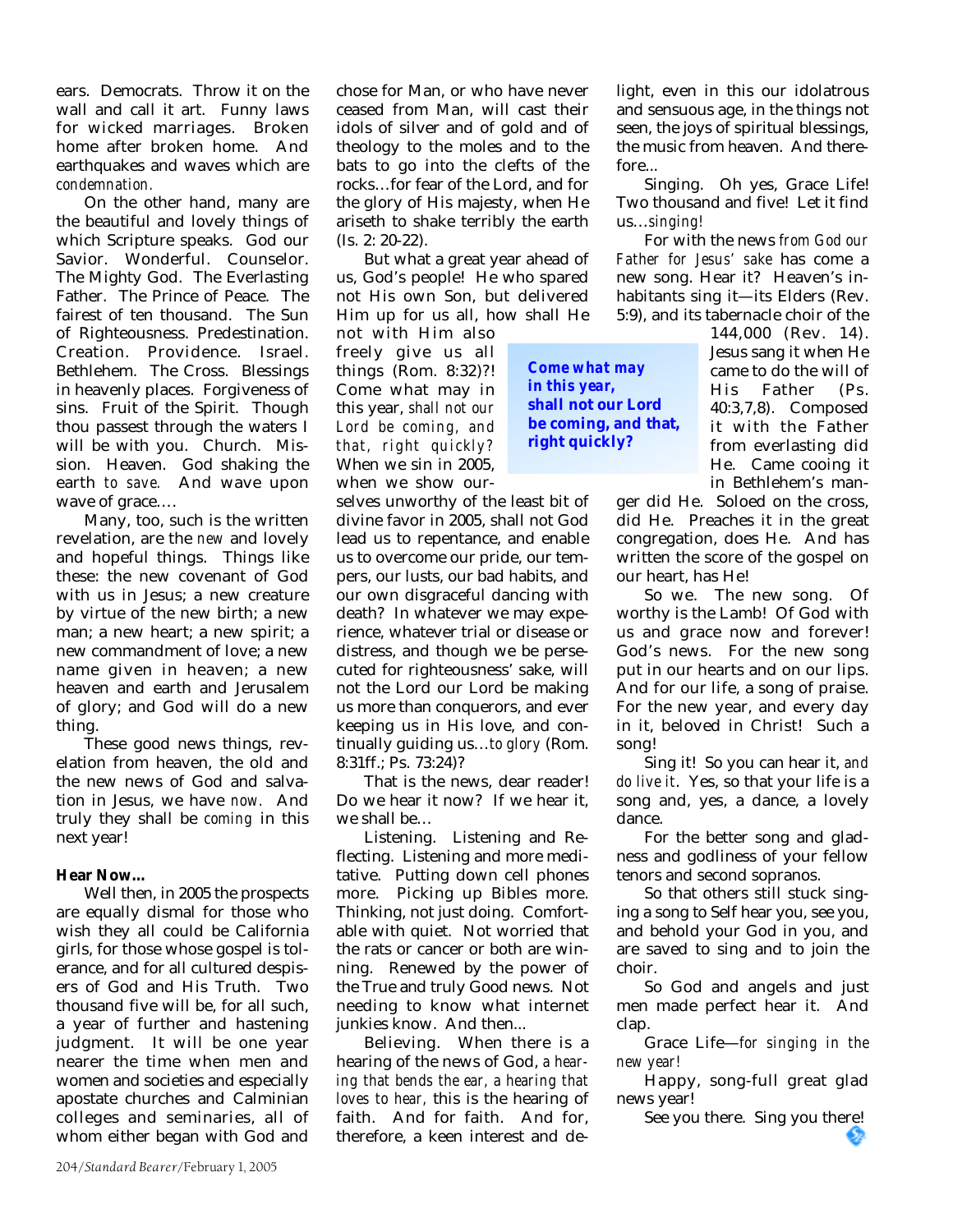# *Treasures of the Snow*

ith winter weather about us, God leads our thoughts to con-**Sider and Sider again His handiwork in the sider again His handiwork in the** snow. We must marvel at this aspect of creation and stop to consider the wondrous works of God. We see that God brings a particular freshness, beauty, and joy to our world when He sends snow. Many of us have awakened to a world transformed overnight. Dead leaves and dirt are covered in a blanket of pure white snow. Frost and snow lie upon the branches of the trees, and the thick snowy blanket upon the ground makes the home especially cozy. The blanket of snow absorbs much of the sound waves and hushes the hustle and bustle of our world. Snow-piles invite our children to jump, wrestle, and tunnel among them. And for those who are privileged to experience a crisp and cold winter, there is the "crunch" of the snow underfoot as you briskly make your way. Unfortunately, our childlike love for snow is often dampened by the extra work associated with it — shoveling, working in deep snow, getting stuck, bundling up, less than ideal driving conditions, and the like. Yet, snow ought to have an enjoyable place in our lives, and we are to learn to appreciate it as a gift from God. In particular, we see it as a gift from God, in that we recognize snow as another means by which we might know Him. While snow has many facets, it is the purpose of this article to focus on only

one — how snow crystals are formed — and what this teaches us about our God.

### **Snow Without God?**

This article was prompted by my discovering a new book entitled: *The Snowflake: Winter's Secret Beauty.* I quickly read it, finding much of it exciting and fascinating. Yet, even after only a few paragraphs, it was clear that something was missing. Where was God? Throughout the entire book there was no reference to God, only to nature. How disappointing! Unbelievable effort must have been exerted to leave the Creator totally out of His creation! Yet, the facts that were presented about snow, and the clear, powerful writing, vivid pictures, and diagrams are fascinating when read with the proper perspective. So I kept the book and hope to share some of its findings with my students. What is so interesting about snow is all the variety of snow crystals that can exist and the fascinating ways in which God forms them. What is greatly disappointing, however, is the world's denial of the hand of God in this work. An entire book, dedicated to explaining how snow crystals form and the beauty and diversity in these snow crystals, sadly begins and ends without mention of God.

The publisher (Voyageur Press) writes on the inside cover of the book that "The snowflake is a fleeting, mysterious work of *nature's* [emphasis mine] art that has long fascinated humans." They, herein, show no recognition of God in the work of forming the snow. The writers also show their unbelief as they deny the Creator and show honor to the creation rather than

to God. "So where is the creative genius, capable of designing snow crystals in an endless variety of beautiful patterns? It lives in the ever-changing wind" (p. 47). They credit an *ever-changing* wind, rather than the *changeless God,* for the creation of snow. "The symmetrical patterns demonstrate the spontaneous generation of complex structures in the physical world" (p. 104). "All crystals demonstrate an amazing organizational ability they assemble themselves" (p. 38). The writers claim that the beautiful symmetry observed in snowflakes arises spontaneously and that the crystals assemble themselves into the orderly arrangement that they are observed to have. How true and plainly obvious is God's word in Romans 1, when we see the unbelief of the world in these quotations. God teaches us that the world recognizes that God exists and that He must be served as God alone, but "they glorified him not as God, neither were thankful; but became vain in their imaginations, and their foolish heart was darkened" (Rom 1: 21).

We must humble ourselves, because if it were not for the grace of God that changed our hard heart into a heart of flesh, that opened our blind eyes to see God, we would, because of our depraved nature, do the same foolish things as the world. Without God's grace we would believe the evolutionary teachings of the world. Thanks be to God that He gave us eyes to see and ears to hear the truth of the gospel. Thanks be to God that He has turned us from being wise in our own minds and made us to be the babes who have received the revelation of God. "At that time Jesus answered and said, I thank thee, O Father, Lord of

*Mr. Minderhoud is a teacher in Covenant Christian High School and a member of Hope Protestant Reformed Church, Walker, Michigan.*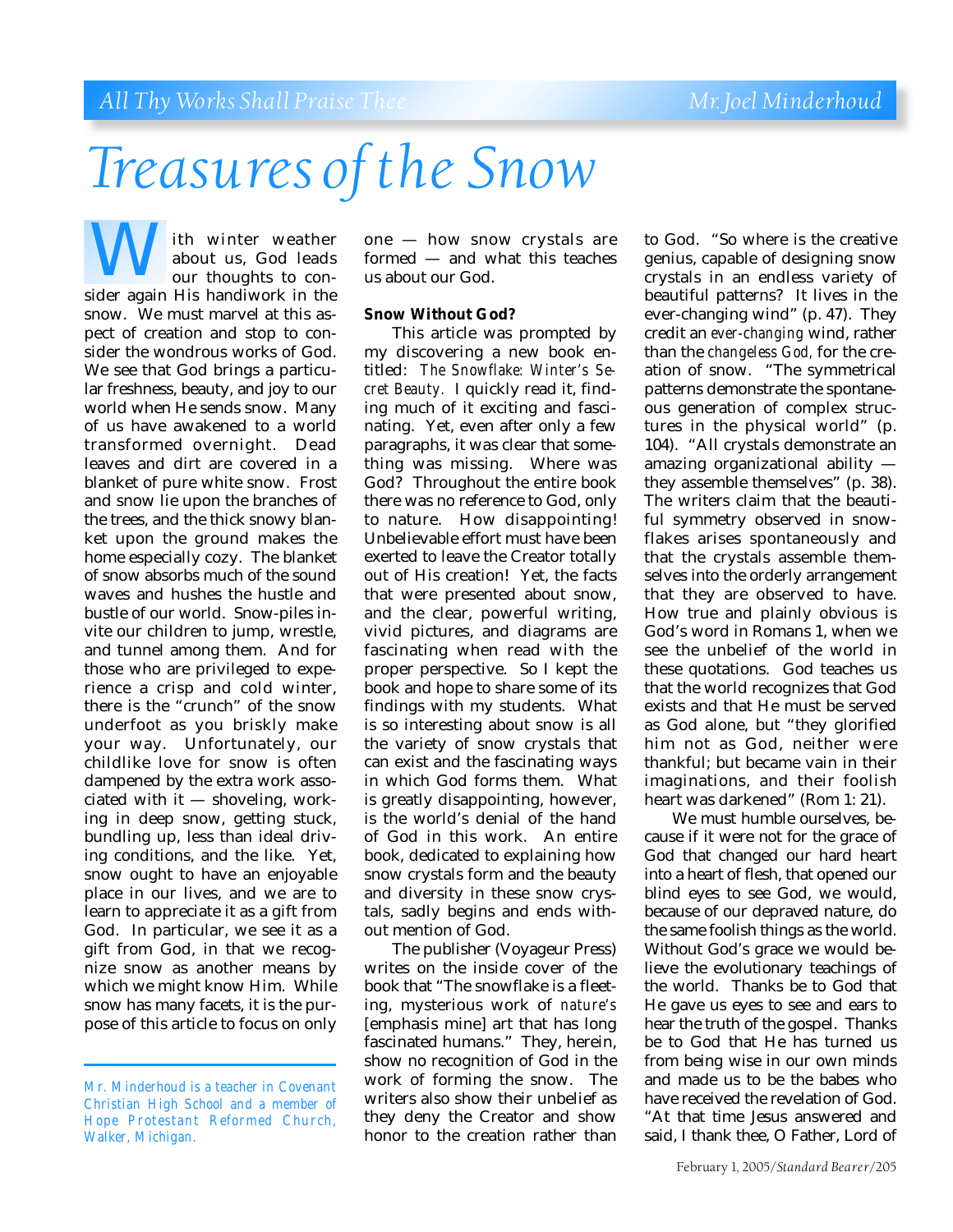heaven and earth, because thou hast hid these things from the wise and prudent, and hast revealed them unto babes" (Matt. 11: 25).

#### **Formation of Snow Crystals**

The book's publisher takes note of the fact that "even today at the beginning of the twenty-first century, we cannot fully explain how snowflakes are created. The mystery remains unsolved." This reminds us of God's speech to Job, when God showed His might by asking Job questions such as, "Where wast thou when I laid the foundations of the earth? …Hast thou entered into the treasures of the snow?

> *Thanks be to God that He has turned us from being wise in our own minds*

*who have received the revelation of God.*

*and made us to be the babes*

…Canst thou send lightnings, that they may go, and say unto thee, Here we are?" (Job 38: 4, 22, 35). Man is feeble and nothing in the sight of God apart from Christ, and, for all his tech-

nology and developments, knows nothing about the creation if he does not know God who created it and upholds it each day. We know not a bit more than what God allows us to know, in what our puny, finite minds can hold. So much remains and will remain a mystery to us.

Yet, through a careful study, we observe the characteristics of snow crystals and categorize them into two basic types of crystals: multibranched snow stars, and long columnar or needle-like crystals. Although physicists and snow-watchers have classified snow crystals into 80 categories, we can consider all of these categories to be summarized into those two basic crystalline types. Snow star crystals, sometimes called stellar crystals, usually have six primary branches, with each of the branches having its own side-branches. Many times the side-branching on each original branch is symmetrical, although not necessarily. This is the kind of snow crystal most people picture when they think of snow — intricately branched snow crystals. The other type of snow crystal is the columntype or needle-like crystals. These are hexagonal prisms of ice. Imagine the typical wooden pencil that has six sides. Columnar crystals are thin columns of ice, usually in this hexagonal form, as pictured by the wooden pencil.

Snow crystals form in the upper atmosphere when water in the vapor form turns into water in the solid form. If the water vapor first turns into liquid water (rain) and then into the solid form, the precipitation formed is called "sleet." Snow crystals, on the other hand, are formed when water vapor, un-

der the correct temperature and atmospheric pressure, forms into solid water crystals. Any time a gas or liquid is cooled the molecules move slowly enough

that they begin to crowd each other and make bonds with each other, forming a solid. As more water vapor lands on the ice crystal, the ice crystal slowly enlarges, and, in the case of stellar snow star crystals, more branches and sidebranches appear on the ice crystal.

The complexity of the snow crystal depends on two main factors: temperature and humidity. These are the means God uses to form each snowflake into the particular, unique snowflake that is formed. Certain types of snow crystals form under certain atmospheric temperatures. At 28°F and below, just below the freezing point of water, thin plate-like crystals form. At 23°F through 6°F, long thin needles form. At 5°F through -12°F, thin plate-like crystals form again, and at -13o F, thick plate columnar crystals form. The level of moisture in the atmosphere also contributes to the shape of the snow crystal formed. More moisture in the atmosphere (high humidity) results in complex patterns of snow crystallization because more water vapor is available to join the already forming crystal. Low humidity results in more simple patterns forming.

The authors of *The Snowflake: Winter's Secret Beauty*, explained snowflake formation this way: "The precise morphology of each falling crystal is determined by its random and erratic motions through the atmosphere. A complex path yields a complex snowflake. And since no two crystals follow exactly the same path to the ground, no two crystals will be identical in appearance" (p. 47). "With dozens or hundreds of distinct features, each in a particular location, it soon becomes extremely unlikely that two crystals will ever have all the same features in all the same places" (p. 103).

By contrast, we maintain that the snow crystals do not fall by some random erratic movement, but that God, in His providence, guides and directs the path of every single snowflake that is formed. We also believe that every snowflake is unique, not because of the improbability of any two snowflakes falling the same path with the same humidities and temperatures, but because the sovereign God is almighty, powerful, infinite, and incomprehensible, and He chooses a particular path for each snowflake. In His power He forms every detail of each snowflake as He causes each to move in the path He has willed for it. Confessing Belgic Confession Article 12, which states that God gave to every creature its being, shape, form, and several offices, we maintain that God forms each snow crystal. As God has formed everything else in the creation with such intricacy and detail, so He creates snow. And our God, whose ways are so far above our ways, always works and operates in an orderly way and, as in the case of snow formation, uses very simple techniques and variables (humidity, temperature, and time in the air) as means to form the snow. We do not deny what the scientist has observed,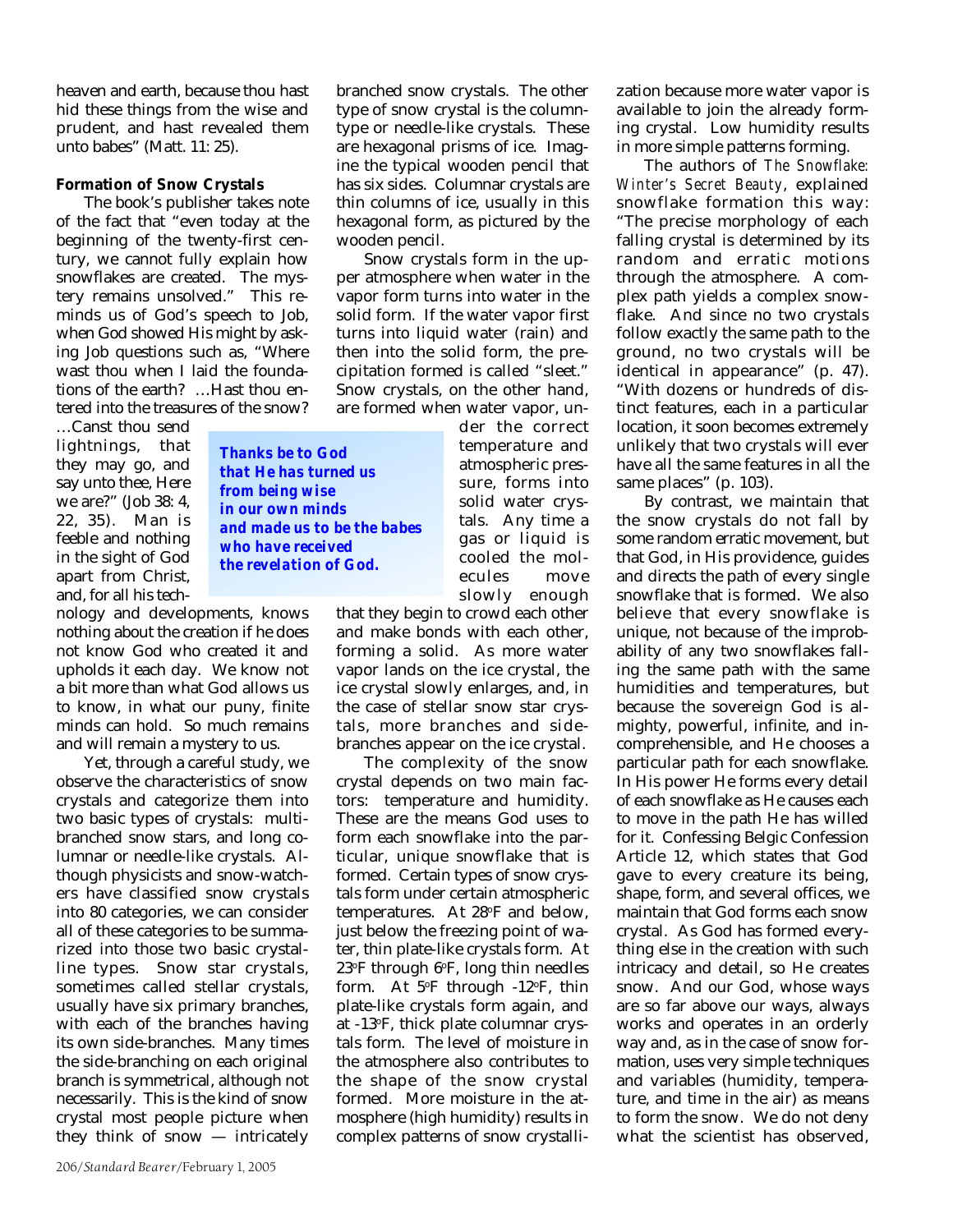namely, that humidity and temperature are factors that make the snowflake have the appearance that it does. But we emphatically maintain that the sovereign God has ordained the snowflake formation to occur in this way, and each time He sends snow, He is immanently active in the formation of each particular snowflake. Thus, God's power is clearly seen as we observe the detail in the snowflakes. We marvel at the minute details of snow crystal formation and confess, as Job had to, that we have not entered into the treasures of the snow.

### **Clear as Crystal**

Although much could be written about snow and what it teaches about God, we limit ourselves to only one aspect here — its crystal formation. Certainly we know that the Bible talks about snow, as relating to its "whiteness," as a picture of the washing away of our sins. But since this and other important spiritual truths have been dealt with already in other articles in the *Beacon Lights* and the *Standard Bearer,* we mention the purity of snow only in passing.\*

As mentioned previously, God's providence is clearly observed in the study of snow crystal formation. These snow crystals do not form at the "whim" of the wind, or by mere chance, spontaneously generating and assembling themselves. Each crystal is perfectly formed and fashioned according to the infinite wisdom of God. Each crystal is uniquely formed so that God reveals to us His majesty and power. In that, God is glorified. In His wisdom, He forms each crystal in the particular way He does with the goal that that particular formation show magnificently His glory.

Although the Bible does not specifically mention snowflakes as crystals, it does speak of other crystalline substances. Think, for example, of Revelation 21, which pictures the church as a temple made up of many different and beautiful stones, or crystals.

And he carried me away in the spirit to a great and high mountain, and showed me that great city, the holy Jerusalem, descending out of heaven from God, having the glory of God: and her light was like unto a stone most precious, even like a jasper stone, clear as crystal … and the foundations of the wall of the city were garnished with all manner of precious stones. The first foundation was jasper; the second sapphire; the third, a chalcedony; the fourth, an emerald; the fifth, sardonyx; the sixth, sardius; the seventh, chrysolite; the eighth, beryl; the ninth, a topaz; the tenth, a chrysoprasus; the eleventh, a jacinth; the twelfth, an amethyst. (Rev. 21: 10-11, 19-20).

Each precious stone, each gem, each crystal (snowflake or otherwise) has a beauty of its own because of the wonder of its marvelous creation. Each gem is intricately designed and sculpted on the molecular level to give it its own beauty of color and shape for the purpose of the splendor of the whole. A glorious figure it is — of a glorious church. Every member of the body of Christ is fitted perfectly in that temple, each in his own place, each made beautiful by the blood of Christ, each equipped by the Creator with gifts and abilities to be used for the benefit of the body. Yes, in their beauty and diversity, and with their multitude of shapes and forms, snow crystals, too, testify of the marvelous diversity in the body of Christ. May we be reminded of that glorious reality when we contemplate the treasures of the snow.

Snow crystals, particularly their formation, teach us one more thing about the church and its members. Just as God carries each snowflake through a particular path to the earth — a path necessary to bring about its beauty and intricacy (as it passes through different humidities of air and different temperatures of air, it forms into its own unique structure), so too God carries us through our particular path here on the earth.

Each of us is formed and made into a particular member of the body of Christ, each with special abilities, characteristics, and beauty, by God's shaping hand as He directs our pathway here below. We are brought through many diverse afflictions for the express purpose of God forming and trying us to make us "perfect," lacking nothing, so that we are equipped for our particular place in heaven (James 1:2-4; I Pet. 1: 6-7). All of us are born into the family we have, into the church community of which we are a part, into the schools we attend, so that we are molded and shaped for our place in the kingdom of heaven. All of our experiences are planned and directed by God as *best* for us in order that we be formed for our eternal place in glory.

This brings us unspeakable comfort and joy. Herein lies, at least in part, the answer for *why* we receive what befalls us in this life. Sometimes we cry out with the Psalmist, "Hath God forgotten to be gracious?" (Ps. 77: 9). The answer is a resounding, "NO!" God remembers and loves us. In His love for us He makes and molds us for our particular, unique place in heaven. Whatever way He has chosen for us, we go on in faith, knowing it is the best and only way to make us into the unique members of His body that He wants us to be in order to glorify His good and gracious name to the fullest. *Rejoice*, then! Rejoice in the Lord *always!* — For we see the providential hand of God, that directs all events in our lives so that we are shaped and formed into exactly the beautiful members of the body of Christ that we are and ever shall be. Thanks be to God for the treasures of the snow that so vividly picture this reality!

\* For more reading on the spiritual significance of snow read:

11, pp. 250-1.

Huizenga, John. *Beacon Lights: Ice Crystals Through the Spectacles of Scripture*. Jan. 1999, Vol. 58, No. 1, pp. 13-14. Lubbers, Mary Beth. *Standard Bearer: Standing Before His Cold*. Vol. 75, No.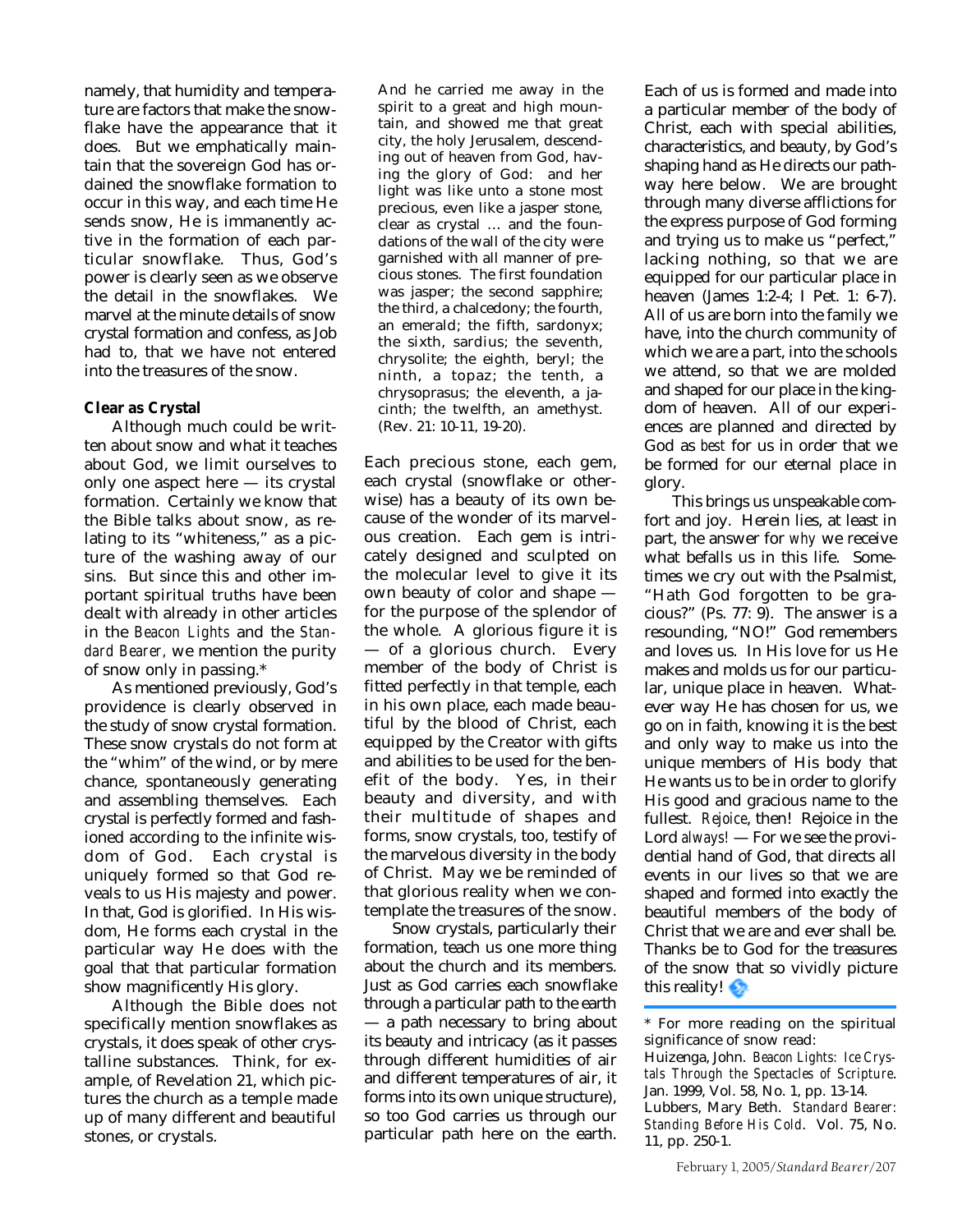# *More on Working Moms*

n our last article on the subject of working mothers (December 15, 2004) we included a letter written by a sister in our<br>a letter written by a sister in our Edmonton Protestant Reformed Church. We included that letter because, first of all, it expressed in a very positive way the desire of a godly mother to be a "keeper of the home." The glorious task of caring for a family is all but forgotten in our society! It is refreshing to hear that mothers in the church see their labor in the church not as degrading and ignoble, but as lofty and challenging.

But we also included this letter in our last article because it raises a matter that needs further clarification. It seems that the sister (and I am sure that she is not alone) struggles with the question: Is it a sin for a mother to earn money by working outside of the home. She asks this question in her letter: "The last question is: do you place this in the realm of Christian liberty? Or is it commanded?" Although different matters are brought to the foreground in her letter, they in essence center in this one question.

Before considering this question, we would do well to reread the article I wrote that is being questioned. This article appeared some time ago, in the April 1, 2004 issue of the *Standard Bearer*, entitled "Working Mothers." In that article I called attention to the attitude expressed by some who wish to lay down a law to govern this matter:

"There is that eleventh commandment, you know, that we must abide by in every instance, 'Mothers, thou shalt not work outside the home<sup>"</sup>

To this statement our sister takes exception. She writes in her letter, "This statement came off sounding rather sarcastic, leaving me with the impression you were about to embark in a whole different direction than your previous article" (cf. *Standard Bearer*, March 1, 2004, "God's Command to Mothers"). She also took exception to this statement I made in the article "Working Mothers": "There are conceivably times when a mother will work outside the home and family." All this indicates that the basic question she is grappling with is: Does God's Word lay down a law according to which we can conclusively say it is sin for any mother to work outside of the home? Or, may a mother at times, when necessity dictates it, find work to supplement the income of the family?

Before answering this question, I want to make it clear that in the article "Working Mothers" I did not approve of career women who neglect their families in order to pursue their own goals in the work force. I stated that the Bible does not give its approval of those women who find little or no satisfaction in the home and family raising children but can find "fulfillment" only outside of the home pursuing a career. That was clear enough in the article. The issue in question here then is that of women who, together with their husbands, have considered finding some work that will help supplement family income, without jeopardizing time spent with children. This is the matter in question.

In these instances the question is raised: Is a mother's working outside of the home expressly forbidden by the Scriptures or is it a matter of Christian liberty? The answer is: It is a matter of Christian liberty.

There seems, however, to be a misunderstanding of the concept of Christian liberty. The idea seems almost to be that placing something in the realm of Christian liberty gives license to people to live the way they want to live, with no regard for the way that God wills for them to live. This misunderstanding reveals itself in the letter of the sister. If something is not a command of Scripture, if it is not a black and white issue, then it is "fraught with indecision and no clear direction from God." If I indeed insist that the matter of working mothers be placed in the area of Christian liberty, she asks, "will not there be mothers who now feel they have just cause to pursue work outside the home since Rev. Bruinsma has given them the ok?"

Placing a matter in the area of Christian liberty does not leave us without clear direction from God. And God forbid that placing a matter in the area of Christian liberty gives anyone a right to follow what a mere man says, rather than what the Scriptures clearly point out. The matter of a mother working outside of the home is indeed governed by Scripture! The Bible very clearly sets forth the principles by which we ought to live in this area of daily living. We made a point of setting forth those principles in the article, "God's Command to Mothers." The Bible draws the pic-

*Rev. Bruinsma is pastor of the Protestant Reformed Church of Kalamazoo, Michigan.*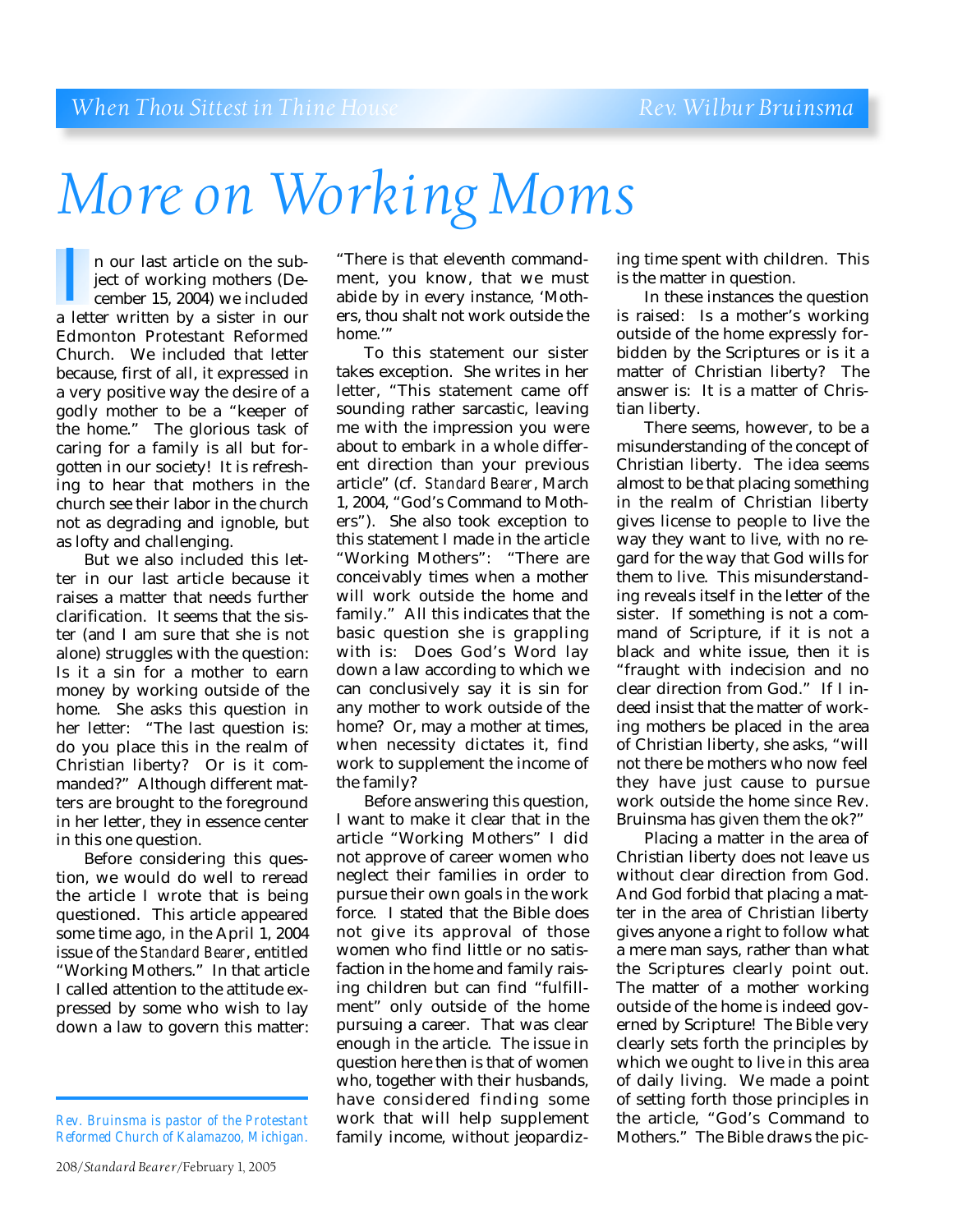ture of a mother in the home in Psalm 128:3. She is a vine by the sides of the house. Paul commands younger widows in I Timothy 5:14 to "marry, bear children, guide the house." The Word of God in Titus 2:4, 5 instructs older women in the church to teach the younger women to be "keepers at home." It is obvious from the Word of God that the principle that a mother

> *Placing a matter in the area of Christian liberty does not leave us without clear direction from God.*

ought to follow is to be a keeper of the home.

Yet, in none of these passages is a law set forth: "It is sin for a mother to work outside of the home." We do not read that any-

where in the Word of God. Neither can this be inferred from any of the commandments that are given us in the Decalogue. This can be done, of course, in other instances, where the Bible clearly ties an exhortation together with a commandment. For example, we believe that unlawful divorce is a sin because the Bible expressly teaches that it is a violation of the seventh commandment. The same is true of remarriage when one's spouse is still alive. It violates the seventh commandment. The Bible is clear in these instances. But there are other times when the Bible sets forth the principles of godly living and gives them over into the hands of God's people to live them out, by the grace that dwells in them.

The Bible is equally clear concerning the idea of Christian liberty. In Philippians 2:12, 13 the apostle gives us important instruction in this area. As God's people we must be deeply aware that it is God that works in us both to will and to do of His good pleasure. On that basis we are called to work out our salvation with fear and trembling. We are called to take the principles of Scripture and, without a law dictating exactly what we must do, live out of that new life of Christ that God has worked in

our hearts. The apostle gives similar instruction in Titus 3:8, 9, "This is a faithful saying, and these things I will that thou affirm constantly, that they which have believed in God might be careful to maintain good works. These things are good and profitable unto men. But avoid foolish questions, and genealogies, and contentions, and *strivings about the law* [emphasis

> mine — WGB]; for they are unprofitable and vain." The idea that the Word of God sets forth here is clear. We are called to walk in all good works by applying unto ourselves the principles of God's

Word. But at the same time we must do this without enslaving ourselves to a law that the Scriptures do not give.

When the apostle Paul exhorted the Galatian church with these words in Galatians 5:1, "Stand fast in the liberty wherewith Christ hath made us free, and be not entangled again with the

yoke of bondage," he did not mean that we were free from law. He did not mean that God's law and commandments serve no more function in the life of a child of God. They do! We are not lawless. But what Paul meant here is: do not entangle yourselves with all kinds of laws that the Bible does not make. Live in your lib-

erty. Take the principles of God's Word and apply them diligently to your life so that you walk in a way that pleases God and not self.

It is not true that the way of Christian liberty is "fraught with indecision and no clear direction." Neither does the way of Christian liberty destroy the antithetical life. But the way of Christian liberty allows each child of God to take the principles of God's Word and work

them out prayerfully in his own life in a way he believes is in keeping with God's Word. When the Bible teaches us the principle that a mother ought to be a keeper of the home, it allows freedom to a husband and wife, in whom God has worked to will and to do of His good pleasure, to work that out in their lives. That will indeed vary somewhat from one home to another. But that is okay too. There ought not to be "strivings about the law" in this matter.

The problem that arises in connection with this area of Christian liberty is that our sinful flesh so often wishes to control it. When this happens, two extremes can show their ugly faces. On the one hand, there are those who will use their liberty in order to satisfy their flesh. Such mothers will indeed take the attitude: "Well, Rev. Bruinsma has given us permission to go out and work, so we can do this." These do not take into consideration the principles of God's Word. They are not concerned about the effect that their working

*But the way of Christian liberty allows each child of God to take the principles of God's Word and work them out prayerfully in his own life in a way he believes is in keeping with God's Word.*

might have on their children. They have their eye on money and will stretch their liberty to satisfy their covetousness. To these, Paul writes in Galatians 5:13, "For, brethren, ye have been called unto liberty; only use not liberty for an occasion to the flesh…." Or again, in verse 16, "This I say then, Walk

in the Spirit, and ye shall not fulfil the lust of the flesh."

But there is another extreme that all too often shows itself. It is equally ugly and sinful. Instead of living that life of liberty in those areas of godly living, there are those who wish to make a law in every area of life (sounds like the Pharisees, does it not?) and force everyone to live by that law. Here, they contend, is the hard and fast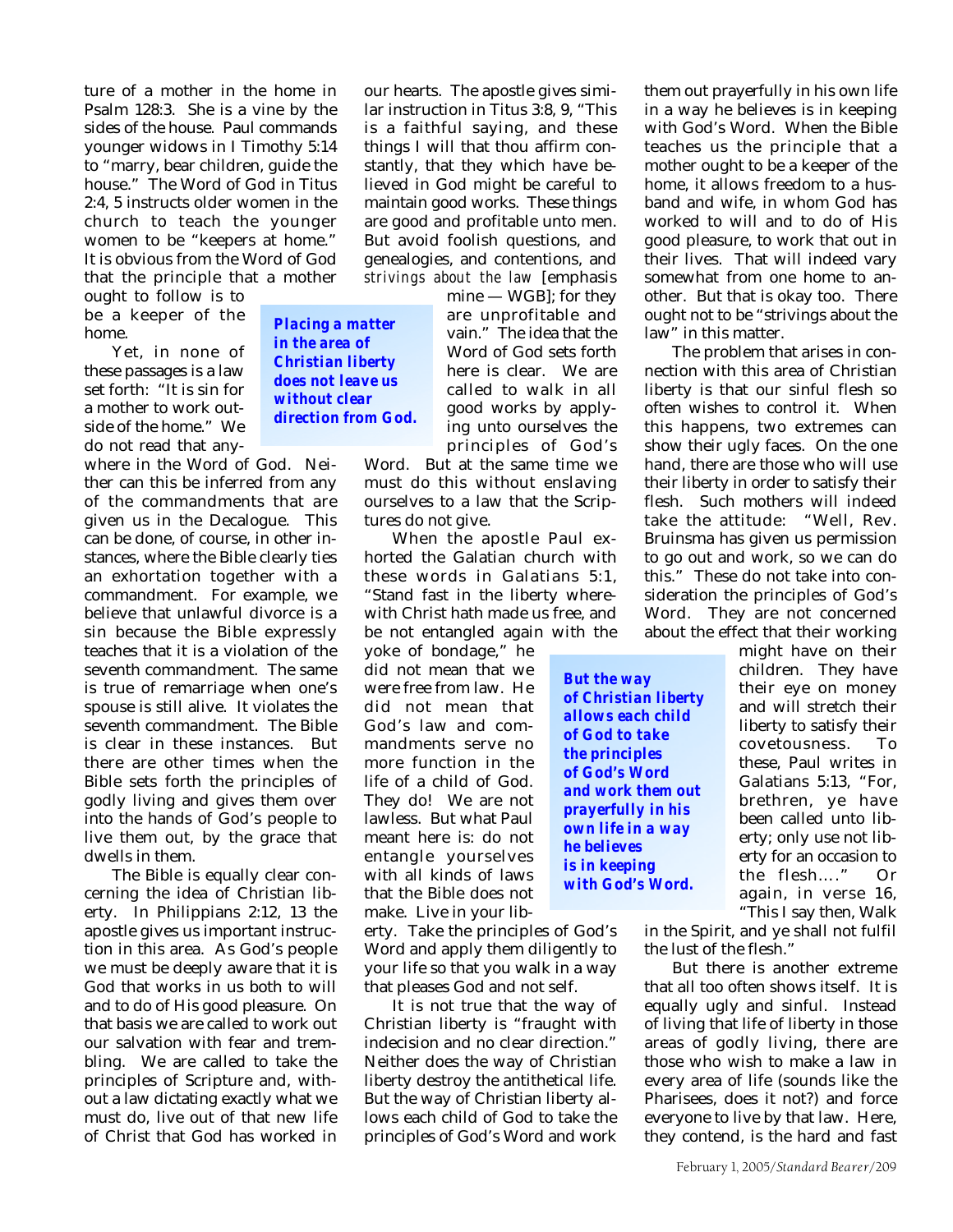rule: all women who work outside the home sin! It is wrong! Such is the position they take. I believe that the only difference between this and the opposite extreme is that this extreme sounds so much more pious. These seem to base their position on what they glean from the principles of Scripture. The Word of God says that a woman must be a keeper of the home, therefore all those mothers who work outside of the home sin. It does not take much to see the sin involved here too. This binds heavy burdens and grievous to be borne on men's shoulders (Matt. 23:4) and it boxes the child of God in so that he no longer is given the freedom to live out of the life of Christ that dwells in his heart. Let my husband earn the living for my family. Even if it requires of him two jobs, maybe three, to keep us above water financially. But then, is not my husband shirking his responsibility to be in the home too? (See *Standard Bearer*, January 1, 2003, "God's Command to Fathers.") What becomes of the principle that a wife is a help to her husband in all things? It does not

apply in this instance? By whose law does it not apply? Who is going to determine whether one hour of work for which I am paid is wrong, or three hours? Who is going to determine whether working for free (volunteer labor) outside of the home is permissible but working for money is wrong? Who is going to determine what is actually working outside the home and what is not?

When we go to this extreme, then everyone becomes suspicious of the other. That person is not living as godly a life as I am. I abide more closely to the rule than she does. When we make a law, then we begin to determine whether we are a better mother than someone else because "I abide by that law more faithfully than that other mother does." We set ourselves up as judges in the church and we become highly critical of other people's lives without even giving thought to the struggles and burdens that perhaps that other family is bearing but which are not evident to the eyes of others. This extreme too is wrong.

In summary, we have been given the Word of God. It teaches us about godly living in the home and family. As believers we must apply our hearts to that Word of God. We must study it and know how it applies to our lives. As believing mothers and fathers who have within us the Spirit of our risen Lord, we must be deeply conscious of the need to be with our children in order to nurture them in the things of God. We desire that, do we not? We are not those who are governed by the evil society in which we live — a society that has no idea how to raise children properly. Then as believers we must prayerfully take God's Word in hand and follow after its instruction to us. Each of us as married couples must determine for ourselves our calling before God and live out our salvation in the home and family with fear and trembling. Then we will not use our liberty to satisfy the lusts of our flesh. But neither will we bind each other so that every home and family must conform to a standard not required in the Bible. God grant us to live in our freedom!

## *Marking the Bulwarks of Zion* **Prof. Herman Hanko**

# *Charles Darwin and Evolutionism (2)*

#### **Introduction**

harles Darwin, after his five-year long journey on the HMS Beagle, developed harles Darwin, after his<br>five-year long journey on<br>the HMS Beagle, developed<br>his ideas of biological evolution, ideas that form the basis for all subsequent evolutionistic theory. His

*Prof. Hanko is professor emeritus of Church History and New Testament in the Protestant Reformed Seminary.*

*Previous article in this series: January 15, 2005, p. 175*

work *On the Origin of Species* had more influence on subsequent thought than any other book of human writing, even though all the influence was bad. It was an extraordinarily clever tool in the determination of wicked men to drive God, the Creator of all, out of His own world. No longer was a Creator needed: evolutionism could explain how all things come into being without God.

Evolutionism has spread

through the whole world and has been accepted by almost everyone who thinks about these things at all. In fact, so all-pervasive has evolutionary thought become that the church, called to defend the scriptural doctrine of creation, lives in an extremely hostile environment, an environment in which it is fiercely threatened.

Evolutionism has developed far beyond Darwin's description of it. All things that exist, not only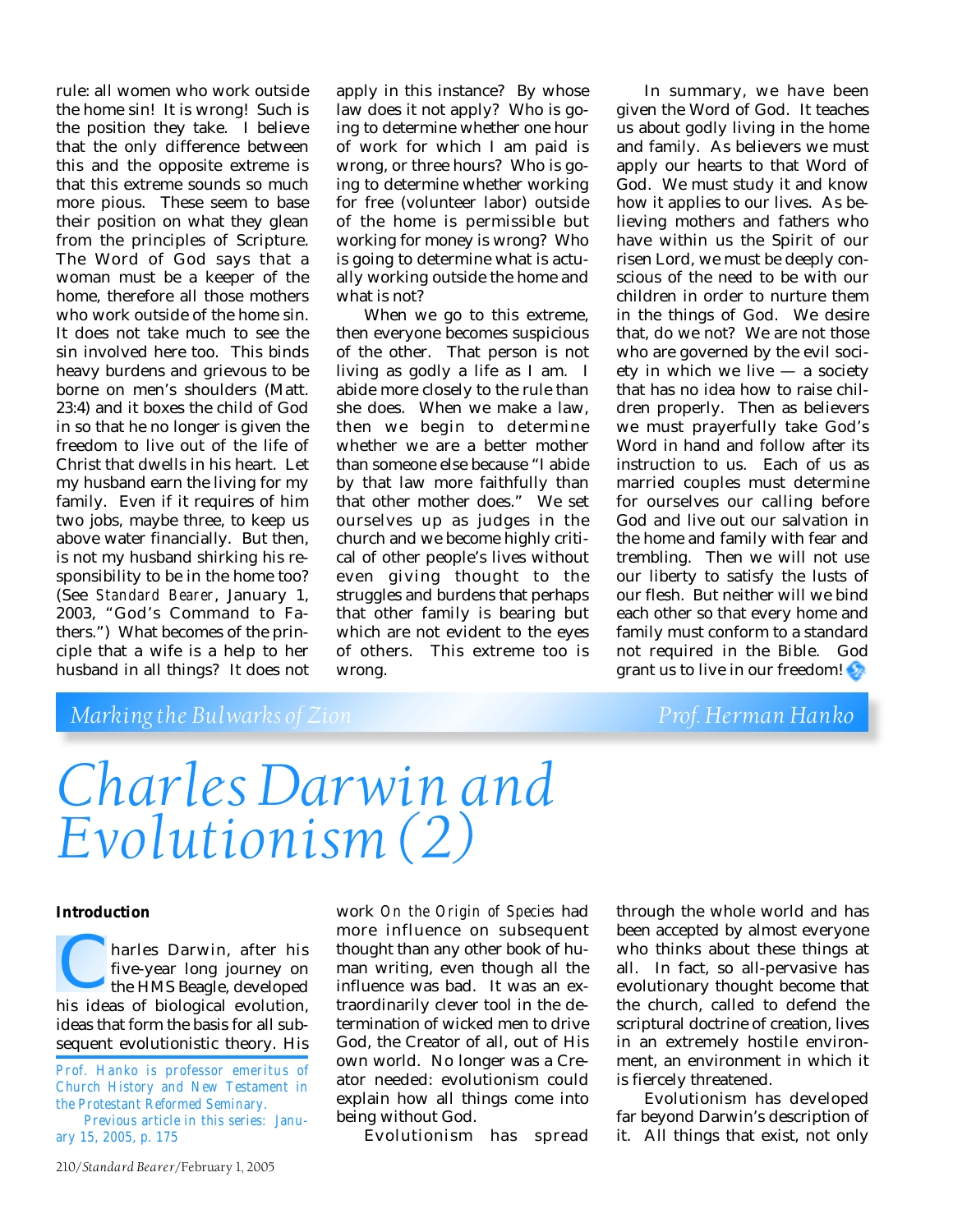living creatures, are due to evolutionary processes, it is said. The whole universe, blown apart by one "big bang," has developed into its present form through evolution. Planet Earth, in all its rich diversity, has come from one infinitesimally small speck; and life itself was brewed by some natural processes when the first one-celled creature emerged from the soup of a primordial swamp. Powerful are the forces of darkness; small in number are those who still stand for God's truth.

### **Theistic Evolutionists**

Many in the church, and their numbers are legion, are convinced that evolution is perfectly compatible with the Christian faith. Such thinking goes back a long way. Even during Darwin's lifetime, some thought that Darwin's views constituted no threat to the church.

The Presbyterian tradition in this country, even in its days of strong Calvinism, was open to evolution. Even J. Gresham Machen would not commit himself on the question, arguing that the matter was one of science, not theology.

In Reformed circles the same has been true. The result is that today very few denominations can be found where evolutionism has not made its inroads. Some Synods and General Assemblies have openly gone on record as favoring some sort of evolution. One must go hunting with a strong flashlight to find Creationists in today's churches.

In Eerdmans' *Encyclopedia of Christianity* several conclusions are drawn from a discussion of the subject.

Contrary to some opinions, Christian theology has been engaged with evolutionary ideas for two centuries, although that engagement has in many instances been implicit, rather than explicit. In the  $20<sup>th</sup>$  century that engagement has reached a high level of explicitness and sophistication.

…Most important, even though there is a staggering variety of style and disposition among the thinkers in this survey, there is also one pervading concern and theme: that evolutionary ideas not be restricted to the materialist and reductionist interpretation that proponents of scientism tend to propound. Theologians in the main are convinced both that Christian theology can take the measure of evolution and that the idea of evolution is congenial to interpretations that bring ultimacy, transcendence, purpose, and moral earnestness into play. Scientific humanists deny this proposal, joined, ironically, by creationist thinkers; both groups insist that evolution is nothing but a materialist interpretation of the world. Interestingly, the theologians who offer a broad interpretation of evolution are joined by humanists and others of a naturalist bent who will not settle for a narrow, one-dimensional interpretation of evolution (II, 235).

In another paragraph such a synthesis of creationism and evolutionism is explained more in detail when the views of Teilhard de Chardin, the French Roman Catholic paleontologist, are discussed.

Teilhard comes as close as any thinker to a Trinitarian synthesis: the origins of the cosmos lie in God, who has set evolution into motion, giving it direction and meaning in Christ; the evolutionary process is in itself the providential working of God, who brings all reality, including what we call evil, to a divine consummation that is coincident with what is revealed in Christ. Teilhard invoked the "cosmic Christ" tradition, which is epitomized in Col. 1:17 according to which Christ himself "is before all things, and in him all things hold together." No other Christian thinker has used evolutionary ideas more powerfully and fashioned so full a Christian synthesis on the basis of evolution. Although his architectonic proposals are at points hardly more than a sketch and sometimes highly ambiguous and controversial, they rise as a monumental achievement of constructive Christian theological engagement with the idea of evolution (II, 233).

As Del Ratzsch points out in his book, *Battle of Beginnings: Why Neither Side is Winning the Creation-Evolution Debate*, while "creationist and naturalistic evolutionists agree on very few things, [they] do seem to agree that theistic evolution is woefully — even perniciously — confused. Surprisingly enough, their reasons sometimes overlap" (p. 180).

In short, theistic evolutionists try to "have their cake and eat it too." They cave in completely to modern evolutionary thought, while still trying desperately to hold on to the biblical doctrine of creation. They persuade themselves that they succeed in doing so by teaching that, while evolution is an adequate and correct view of the origin of the universe, God controlled evolutionary processes.

### **Theistic Evolutionists and Scripture**

Especially in conservative Reformed and Presbyterian circles such a theistic evolutionism has to be justified with Scripture. In spite of the fact that Darwin himself considered this absolutely impossible, today's theologians, one after another, take their turn at attempting this hermeneutical legerdemain or sleight of hand.

Some scientists simply separate their scientific activity from their religion. They claim to be evolutionists in the laboratory or observatory as they study the stars, but they are believers in Jesus Christ and in His Word while in church on Sunday. This was the position of Howard VanTill in his book *The Fourth Day.* If scientific theory and religion conflict, it is of no consequence because science and religion need not harmonize, and life can, apparently, be easily compartmentalized. It is something like the "Sunday-go-to-church" Christianity practice of so many.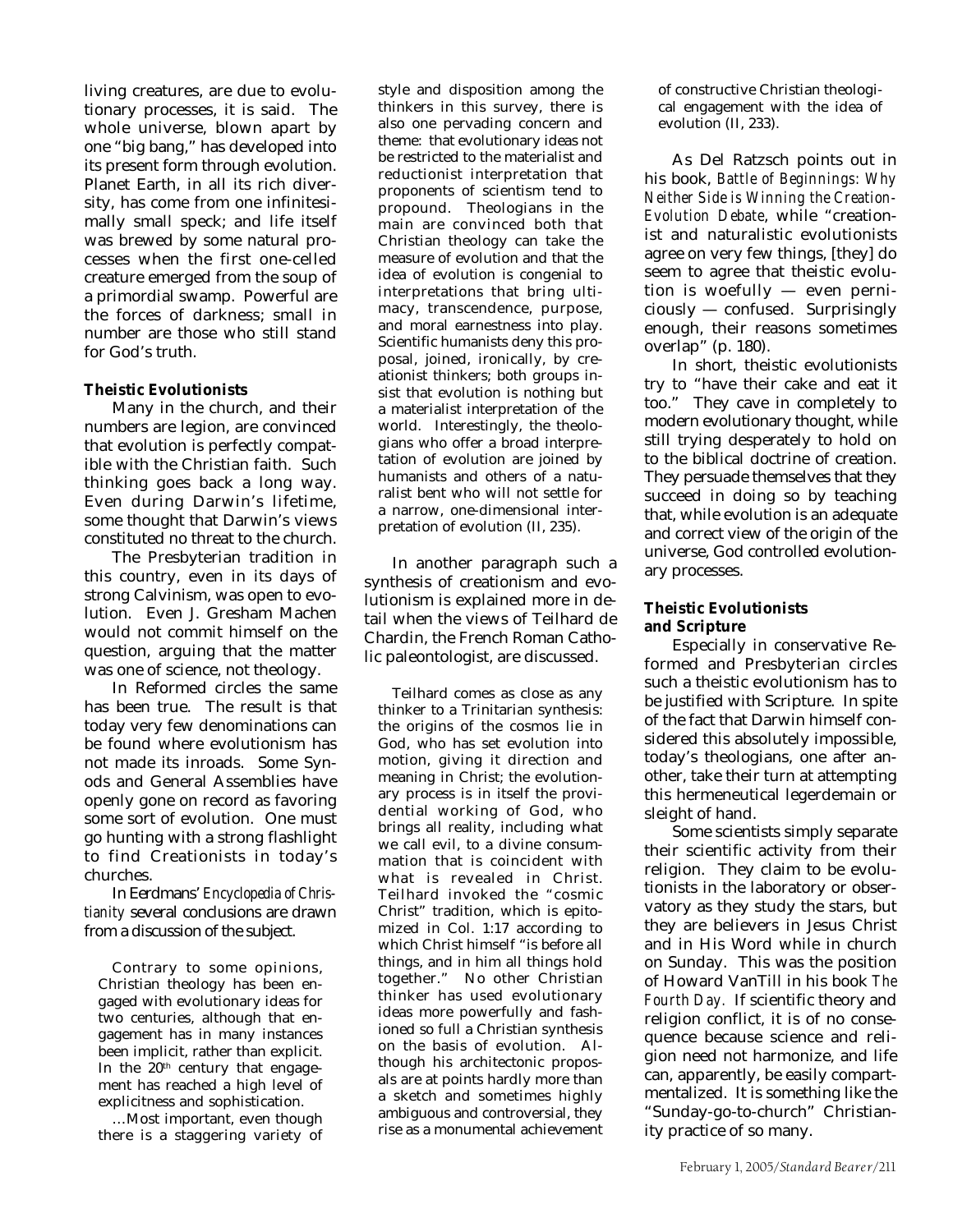Theistic evolutionists claim that it is necessary to believe in evolution because science has conclusively proved its validity. They point to the fact that this present creation is created by the Word of God and is, therefore, itself a Word of God. God's Word appears in two places: Scripture and creation. Because God is one, His Word is one, and, therefore, His Word in creation cannot contradict His Word in Scripture. Since His Word in creation speaks of a very old world (somewhere in the neighborhood of 10 billion years old), and since the creation tells us in every nook and cranny of it that things came into existence by development from lower and simpler forms of existence to higher and more complex forms of existence, therefore our understanding of Scripture must be wrong. Scripture must, obviously, be reinterpreted.

It is something like a case of an honest God-fearing grocery store owner being robbed at gunpoint by a murderous crook. Investigating the incident, the police

are told by the crook that the owner of the store gave him everything he now has in his possession from that store; while the owner speaks of the threatening of his life and the bold robbery of the criminal. The police, content to adopt the version of the crook, tell the storeowner that his description of the robbery cannot be taken literally. The owner, they say, really meant that his gift to the robber can be construed as robbery because his conscience so smote him when he saw the poverty of the crook that he felt compelled to give him some of the store's contents. So theistic evolutionists are ready to sell out Scripture for evolution — and they do it by explaining that the scriptural narrative of creation cannot possibly be taken literally.

The numerous ways in which the scriptural narrative of creation in Genesis 1-3 is misinterpreted are more than we can describe here in this article. It seems that every few years a new idea comes along by means of which Genesis 1-3 can be explained away. My first experi-

ence with this sort of thing was via the gap theory, i.e., that a gap of millions of years existed between Genesis 1:1 and 1:2. Then came the period theory, in which the "days" of Genesis 1 were interpreted as long periods of time. This was during my college years. Following the period theory came various theories that explained Genesis 1 as a doxology of praise to God for His participation in the work of creation. Genesis 1 was not the recitation of actual history; it was a symbolic hymn. Then we were told that the first chapters of Genesis were an attempt to give a Christian construction to ancient pagan myths concerning the origin of things. Ralph Janssen taught something like this before he was expelled from the Calvin Theological Seminary. Howard VanTill introduced us to the packaging theory of Genesis 1. And now along comes the Framework Hypothesis.

I am sure that some fertile mind will propound yet another theory before we are very much older.

### *Book Reviews*

*Light for the City: Calvin's Preaching, Source of Life and Liberty* by Lester DeKoster. Grand Rapids, MI: Wm. B. Eerdmans, 2004. 139pp. (paper). \$20.00. [Reviewed by Prof. Barrett L. Gritters.]

**Calvin scholar Lester De Koster**<br>has produced a small work<br>whose thesis, apparent in the title. has produced a small work whose thesis, apparent in the title, comes out more clearly in his "Forewarning," as he puts it. First he lets Calvin speak: "It certainly is the part of the Christian man to ascend higher than merely to seek and secure the salvation of his own soul." Then De Koster, rhetorically:

"*Merely"* the soul? Yes, so he said. And "higher" than soul-salvation? His word, too. *Higher!* To build, say, community called "city"?!

212/*Standard Bearer*/February 1, 2005

Preached from off the pulpits for which the Church is divinely made and sustained, God's biblical Word takes incarnation in human selves and behavior, creating the community long known in the West as the City. Calvinist pulpits implanted the Word even now flourishing in the great democratic achievements of the Western world [emphasis is De Koster's].

Lester De Koster contends that Calvin's goal was not church building, but City building. He speaks of "Calvin's courageous determination to preaching into a faction-ridden chaos the lineaments of the City" (p. 21). He bemoans the "absence of adequate, on-going pulpit nourishment." And he asks,

Doesn't the citizenry—while its presumed 'leadership' looks busily some other way—seem to wait well-nigh breathless upon the appearance of another 'Calvin' borne upon a tide of divine circumstance? (p. 22).

No one writes quite like DeKoster, professor emeritus of speech at Calvin College, and former editor of the Christian Reformed Church periodical, the *Banner.* Using the English language in ways that delight, stretching the rules of grammar like few others would be permitted by editors to do, DeKoster will keep you reading. Also because it's about Calvin. And preaching. And history.

De Koster quotes Marx, let's Cromwell speak via Carlyle, reaches back to St. Benedict in the sixth century, and reflects on the opinions of obscure historians of

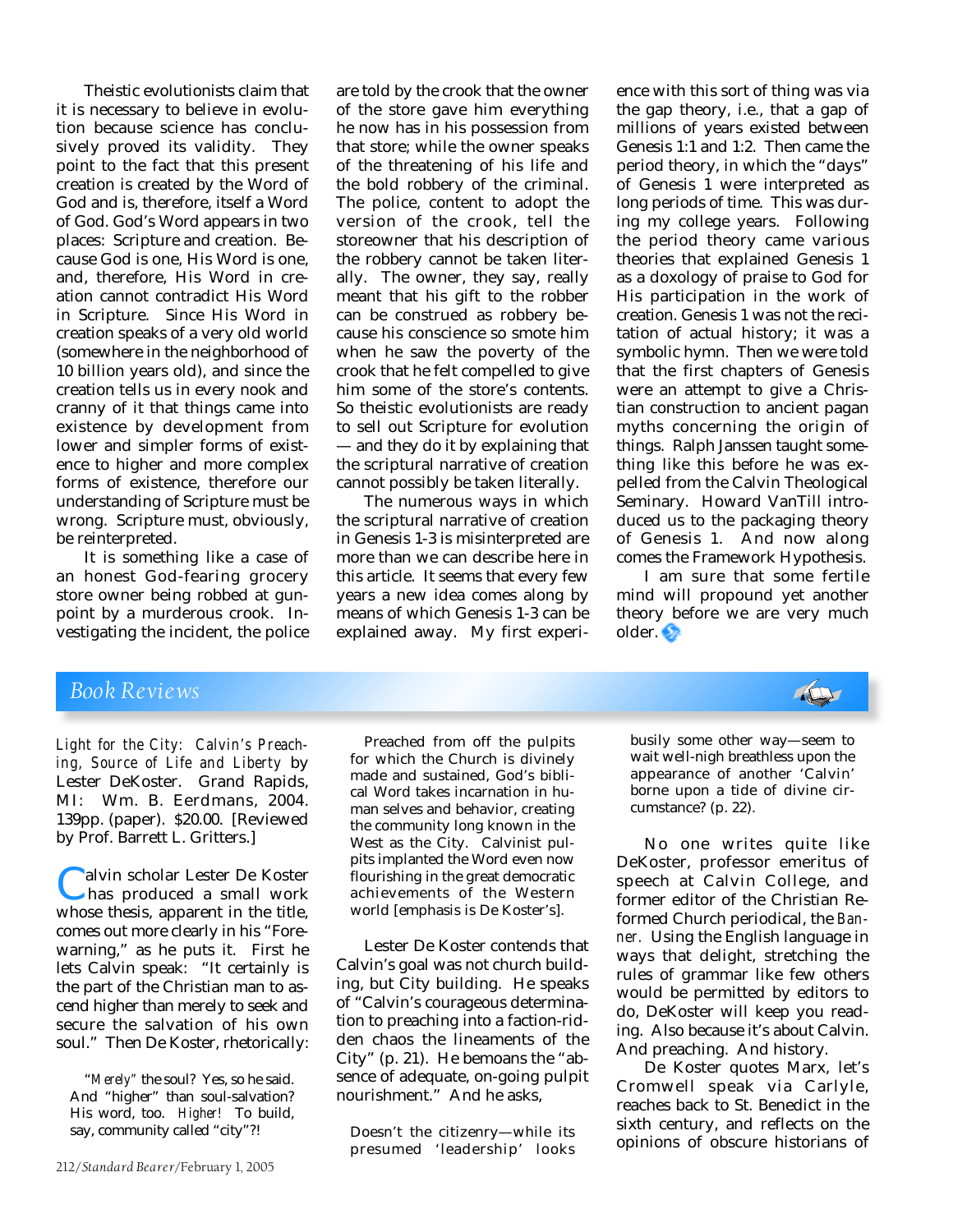the early 1900s, all of which gives color and flavor to this new study of the man God mastered for the preservation of His church.

Reading lines like:

Oh yes, he was up to it— Erasmus, move over!

#### and then,

Calvin remembered vividly every page he ever read, Beza says. And once, in the boot camp he thought his first Geneva experience, he totally humiliated a reckless exmonk named Bolsec by quoting perfectly from memory, to his purposes, Church Fathers his critic had tried to use against him. Bolsec never forgot, nor forgave, and fathered a school of Calvinvituperation, which has to this day its own history (p. 27)

made me put up my feet and settle in for the short 130 pages.

De Koster got his thesis half right: The power of God to create what He designed is the preaching of the gospel of Jesus Christ. No other instrument has the power that the preached Word has. Nothing is like preaching as the dynamo to produce what God wills to form. This is Calvin. It's also Scripture.

The critical other half of De Koster's thesis is unconvincing, although it is popular these days.

The thinking runs like this: God's ultimate goal in the world *in human history* is not the gathering of His church but the reformation of the world. The cities of the world will become the "city of God." Politically, culturally, socially, they must (and will) be transformed. (Favorite text among those who reason this way is Jeremiah 29:7, where Jeremiah calls the people of God to "seek the peace [shalom] of the city," that is, of Babylon.) The instrument by which this transformation will take place is the church. Through her preaching and diaconal ministries (thus, the emphasis on diaconal ministries in mission theory today; although

DeKoster's emphasis is on preaching), communities will be made new and be the pleasure of God.

His argument is neither Calvin nor Scripture.

First, the alternative of "merely to seek and secure the salvation of his own soul" is not "to build community called 'city.'" The "highest aspiration of wisdom, old and new and divine," according to DeKoster, is the *City*! (p. xv). But Calvin did not believe that the "City of God" Augustine described was Geneva Christianized, or Los Angeles Christianized (p. xv). It's a simple logical fallacy to claim that one either preaches a "crusadist 'gospel'" or a "word of sermon and city" and that the alternative to offering Jesus as "savior" is preaching him as Lord who creates earthly cities (see pp. 44,45).

Worse, De Koster denigrates (we hope inadvertently) the church, beloved body of Christ, by elevating the "city" to the status of the goal of the church's work. "…for John Calvin the Church is in the world to create the social structure long called *City*" (p. 66). Jesus is not as interested in His bride as He is in the City. This is commonly done in Reformed circles today, where the church is considered merely (!) a "sign" of the kingdom. So the church of the nineteenth century, in the face of Marxism, should have promoted social justice "in lieu of 'Are you saved, brother?'" (p. 56). And

For John Calvin, Jesus came to live, to die, and to rise again to take rule in human history as King, for the creation through the Word declared by the pulpits, of "a model community" we've been calling "City" and the "Kingdom," which is illustrated in the world of the West.

That Calvin taught extensively regarding civil life, and intended Geneva to be a city where the Word of God was honored and King Jesus acknowledged cannot be denied. To go from there, however,

to making the *City* the goal of Jesus' coming, death and resurrection, and that according to Calvin, is a different matter altogether. ■

*The Pastor in Prayer,* C.H. Spurgeon. Carlisle, PA: Banner of Truth Trust, 2004 (Based on the second edition, London, 1893). 184 pp. (cloth). \$15.99. [Reviewed by Prof. Barrett L. Gritters.]

**My** first acquaintance with<br>Spurgeon's *The Pastor in*<br>Prayer was in the early years of my Spurgeon's *The Pastor in Prayer* was in the early years of my ministry when I was first looking for books on pastoral prayer. Pilgrim Publications of Pasadena, Texas was re-issuing all of the sermons and works of Spurgeon, this "choice selection of C.H. Spurgeon's Sunday Morning Prayers" included (1971). One copy made its way to the used book shelf at Bakers, where I snatched it up and read a prayer a week, late each Saturday evening, taking notes as I went, to avoid the pitfalls of repetition or stale clichés in the congregational prayers.

Banner of Truth brings out a new edition, re-typeset, and with a new appendix from Spurgeon's *Lectures to My Students.*

The Reformed pastor will be enriched by Spurgeon's gift of prayer. The elder who will be required to lead the worship in the pastor's absence will be helped here. This man who, at the youthful age of twenty-one, was able to communicate his early sermons in a stunning and colorful way, was also a master at using biblical language and bringing out biblical figures of speech in his (these transcribed) prayers. The reader who is uncomfortable with addressing God in the vernacular "you" and "your" will be put at ease with Spurgeon's King James English. The reader who is not will have no problem with the old English.

The twenty-six prayers, each about five or six pages, are rich in devotional piety; in expressions of God's sovereignty; in hearty con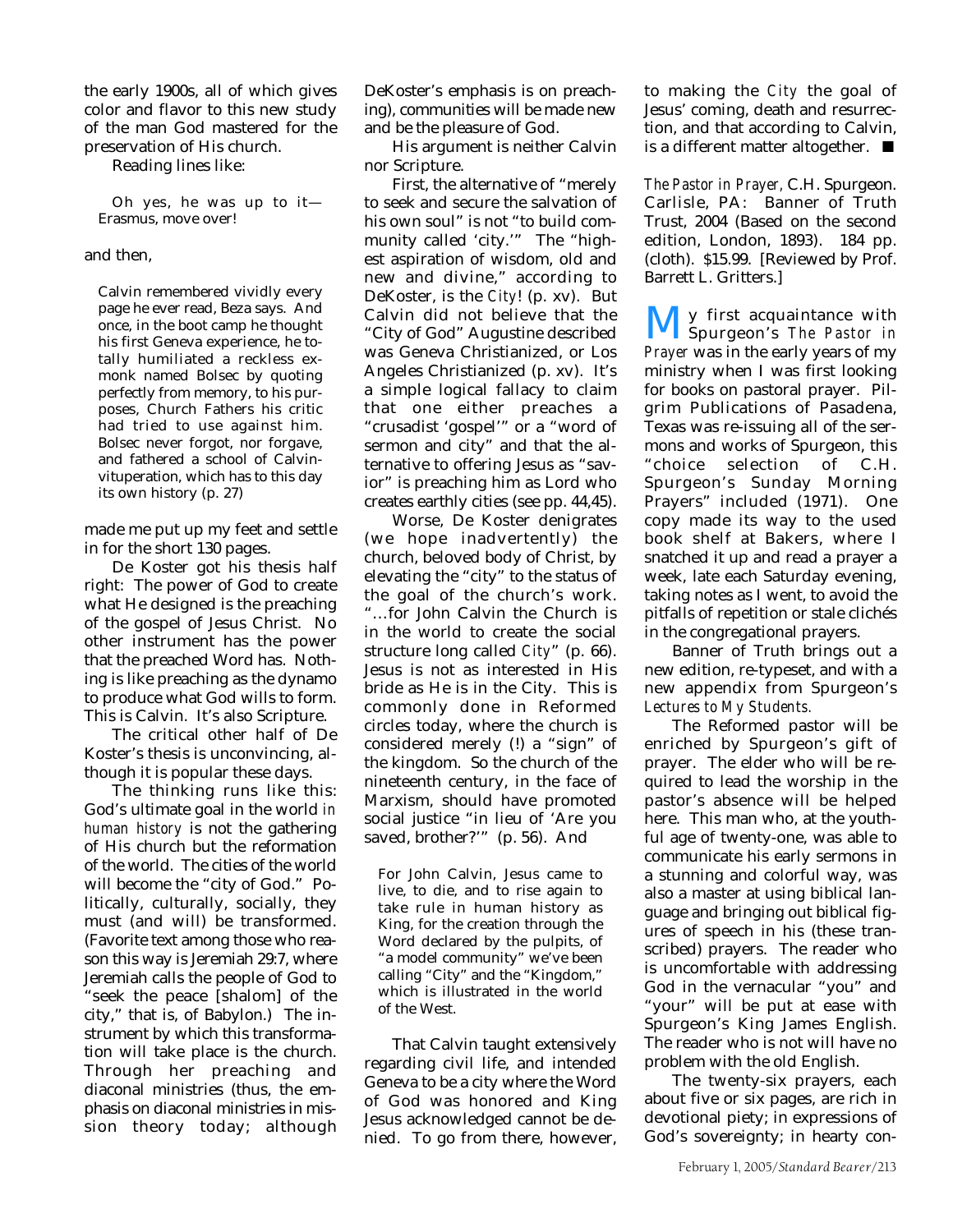fessions of sin—so rare in prayers today ("we are not willing to confess our own sinfulness until Thou dost show it to us…"); in petitions that make the believer eager for heaven ("our spirit triumphs in the anticipation of the time when all thine enemies shall be destroyed, and death and hell shall be cast into the lake of fire, and God shall be all in all"), and in obvious sympathetic unity with the people under his care ("Grant to Thy dear children who are by any means depressed because they feel the serpent at their heel, that they may bless the dear name of Him whose heel was bruised before, but who in the very bruising broke the serpent's head"). The pastor could do worse than read Spurgeon's congregational prayers.

Regularly, Pastor Spurgeon would pray for their "College," the pastor-training school.

Let every brother sent out be clothed with power, and may the man sons of this church that have been brought up at her side, preach with power today. It is sweet to think of hundreds of voices of our sons this day declaring the name of Christ. Blessed is the church that hath her quiver full of them, she shall speak with her adversaries in the gate….

Often, Spurgeon asked for blessings on the Orphanage, for the colporteurs "going from house to house," for missions in foreign lands and "missions in the heathendom at home" (remember mid-nineteenth century London), for "plenteous prosperity to all the hosts of His Israel," and that the Lord would graciously "gather in the unconverted":

And, Lord, gather in the unconverted: our prayers can never conclude without pleading for the dead in sin. Oh, quicken them, Savior! and if any one here has a little daughter that lieth dead in sin, like Jairus may they plead with Jesus to come and lay His hand upon her that she may live.

My estimation is that Spurgeon was at his best when he was bringing the minds of the people before the glorious throne of God, and when he was leading them to a godly confession of sin.

We have looked upon every act of our lives and desired that in all things we might be conformed to Thy will, and Thou knowest this makes us walk very tenderly at times, and with much brokenness of spirit before Thee, because the more we look into our lives, the more we see to lament; and in proportion as Thou dost make us holy, in that very proportion do we spy our unholiness, and find nests of sin where we never dreamt that the loathsome things had been. Father, cleanse us from secret faults. Purge us! Thou hast purged us with hyssop once, and we are clean; now wash us with water, even as Thou, blessed Jesus, didst wash Thy disciples' feet, and make us clean every whit, that we may be Thy priests and kings, sanctified wholly; and make us a people zealous of good works.

His "Our Public Prayer" (appendix 2 from his *Lectures to my Students*) is a fine read about congregational prayer, as well as (almost incidentally) a beautiful defense of *preaching* as the heart of the church's worship.

## *News From Our Churches* Mr. Benjamin Wigger

**Young People's Activities** Saturday, December 11, the<br>Syoung people of the South Holland. IL PRC enjoyed an afternoon young people of the South Holland, IL PRC enjoyed an afternoon of ice-skating at Millennium Park in downtown Chicago. Skating started in mid-afternoon, after which the young people went to a nearby restaurant for dinner and then back to church and home.

The members of the Young People's Society of the Peace PRC in Lansing, IL were able to take part in and enjoy a progressive dinner

homes for appetizers and the main meal, the young diners ended the evening back at Peace for Christmas carols, games, and dessert. December 29 the young people

from the Hull, Iowa PRC enjoyed an afternoon of tubing down snowcovered slopes. Afterwards they enjoyed an evening of pizza.

on December 21. After stops at two

The Young People's Society of the Edgerton, MN PRC invited their congregation, as well as congregations from nearby Iowa PRCs, to join them for their Christmas/ New Year's Singspiration on Sunday evening, December 26. A collection was taken for the 2005 Convention.

#### **School Activities**

The students of the PR Christian<br>Grade School in South Holland,<br>IL presented their annual Christ-Grade School in South Holland, mas program to family and friends on December 16 at Cornerstone PRC in Dyer, Indiana. The students developed the theme, "Jesus Our Shepherd."

The Loveland, CO PR Christian School program was scheduled for December 14. Students at Loveland told the Christmas story using Scripture from Isaiah 11:10 and taking for their theme, "Jesus Christ: Jesse's Root and Branch."

Students from Covenant Christian High School in Walker, MI presented a combined choir and band

*Mr. Wigger is an elder in the Protestant Reformed Church of Hudsonville, Michigan.*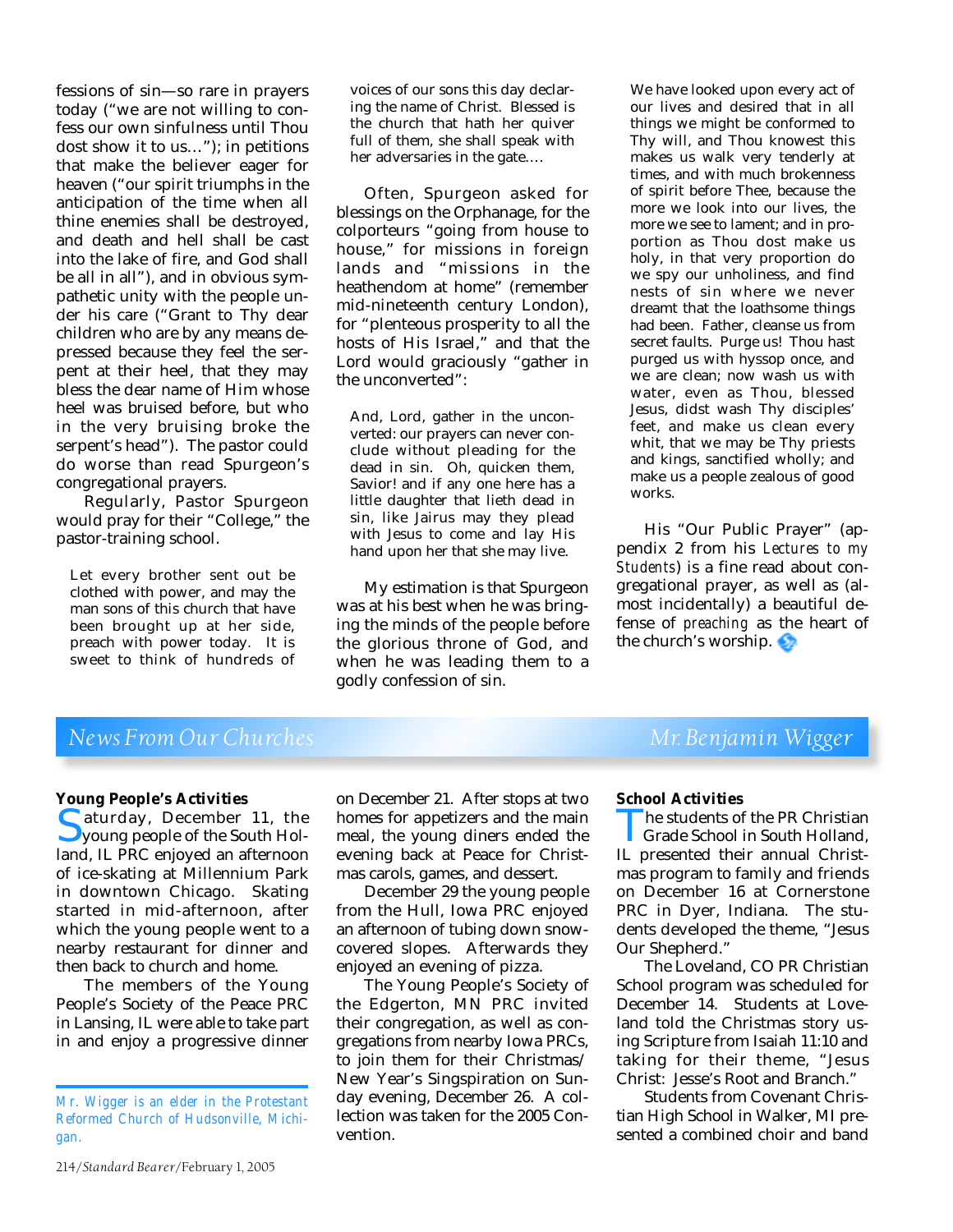concert of Christmas music on Sunday evening, December 19, in the auditorium of Grandville High School.

Each year several of our Christian schools select a school or a mission need in our denomination and give an opportunity to teachers and students to contribute toward that cause. This past Christmas season two of our grade schools, Hope Christian in Redlands, CA and Heritage Christian in Hudsonville, MI took collections to assist needy families with whom Rev. A. Spriensma is working in the Philippine mission. Money raised was intended to purchase spiritual books and study material.

#### **Mission Activities**

In mission news from the Coverant of Grace PR Fellowship in<br>Spokane, WA, we read recently n mission news from the Cov enant of Grace PR Fellowship in that the month of December marked the tenth anniversary of the ordination of Rev. T. Miersma as Western Home Missionary. We, along with the members of the Spokane mission, give thanks to God for supplying this faithful servant for the cause of missions over these past years. There have been many joys and sorrows in the work, but the Lord has sustained him and his family. Let us pray that God will continue to bless the work of Rev. Miersma and his family as our denomination's missionary to Spokane.

Rev. J. Mahtani, along with his wife, visited the saints in the PR

## *Announcements*

#### **TEACHER NEEDED**

Eastside Christian School, Grand Rapids, MI is seeking applicants for 2005-2006 for a teaching position in a multi-grade classroom (Grades 1-3). Those applying should be members of the Protestant Reformed Churches in America. Send applications and a resume to Agatha Lubbers at Eastside Christian School, 2792 Michigan St. NE, Grand Rapids, MI 49506. Telephone: (616) 942-2939.

Fellowship in Fayetteville, NC the week of January 3. Rev. and Mrs. Mahtani hoped to visit with the saints there, as well as to pursue some new contacts. They planned to follow up on some old contacts made earlier. Rev. Mahtani also planned to preach for the Fellowship on January 9.

#### **Congregation Activities**

In early December the congrega-<br>tion of our Peace PRC in Lansing, IL received an early Christn early December the congrega tion of our Peace PRC in Lanmas present. They began to sing in their worship services using a newly purchased organ. Not only did our congregation at Peace enjoy singing using a new organ, they also had the added pleasure of hearing members of their Choral Society present a Christmas program and singspiration for them, using that same organ, on December 26.

The Choral Society at Peace was not the only one of our church choirs to present programs this past Christmas season. The Choral Society of Faith PRC in Jenison, MI presented a program of thanksgiving and Christmas songs for their congregation on December 5. The combined choirs of the Doon and Hull, Iowa PRCs gave their concert on December 5 at the Doon PRC. The Choral Society of the South Holland, IL PRC gave their Christmas Program Singspiration on Sunday, December 12. On December 12 the congregation of Trinity PRC in Hudsonville, MI was invited to stay after the evening ser-

vice and hear a program given by their Women's Choir and Men Singers. That same night, about a mile south of Trinity, the Choral Society of the Hudsonville, MI PRC gave their annual Christmas program entitled, "Come and Worship," for the spiritual enjoyment of their congregation. And on Sunday, December 19, members of the Georgetown PRC Choir in Hudsonville, MI presented their Christmas program.

#### **Young Adult Activities**

The Young Adults' Retreat Committee of the Loveland, CO<br>PRC hosted a singspiration Sunday mittee of the Loveland, CO evening, December 19. There was a collection for this year's Spring Retreat scheduled for March 14-17 at the YMCA of the Rockies in Estes Park, CO.

The Young Adults of Hope PRC in Redlands, CA also hosted a Christmas Singspiration on Sunday evening, December 19. This singspiration served as a fundraiser for their anticipated Young Adults' Retreat in July.

#### **Minister Activities**

**Example:** Pev. Doug Kuiper, pastor of the<br>Randolph, WI PRC, received<br>the call to serve as pastor of the Randolph, WI PRC, received the call to serve as pastor of the Doon, Iowa PRC. Rev. Overway declined the call from First PRC of Edmonton, AB Canada. Hudsonville's new trio is Rev. Allen Brummel, Rev. Arie denHartog, and Prof. David Engelsma. Bethel has extended a call to Rev. denHartog.

#### **NOTICE!**

Classis West of the Protestant Reformed Churches will be hosted by Bethel PRC in Roselle, Illinois on Wednesday, March 2, 2005 at 8:30 A.M. All material for the agenda should be in the hands of the stated clerk by Monday, January 31, 2005. An office-bearers' conference is planned for Tuesday, March 1, the Lord willing, on the subject of "Reformed Evangelism."

> Rev. Daniel Kleyn Stated Clerk, Classis West

#### **RESOLUTION OF SYMPATHY**

The council and congregation of the Hull PRC express their sincere Christian sympathy to the Mr. Lee Vink family on the passing away of Lee's father,

#### **MR. ALBERT VINK.**

May they find their comfort from God's Word in Psalm 23:6, "Surely goodness and mercy shall follow me all the days of my life: and I will dwell in the house of the Lord for ever."

> Rev. Steven Key, President Brian Kroese, Asst. Clerk